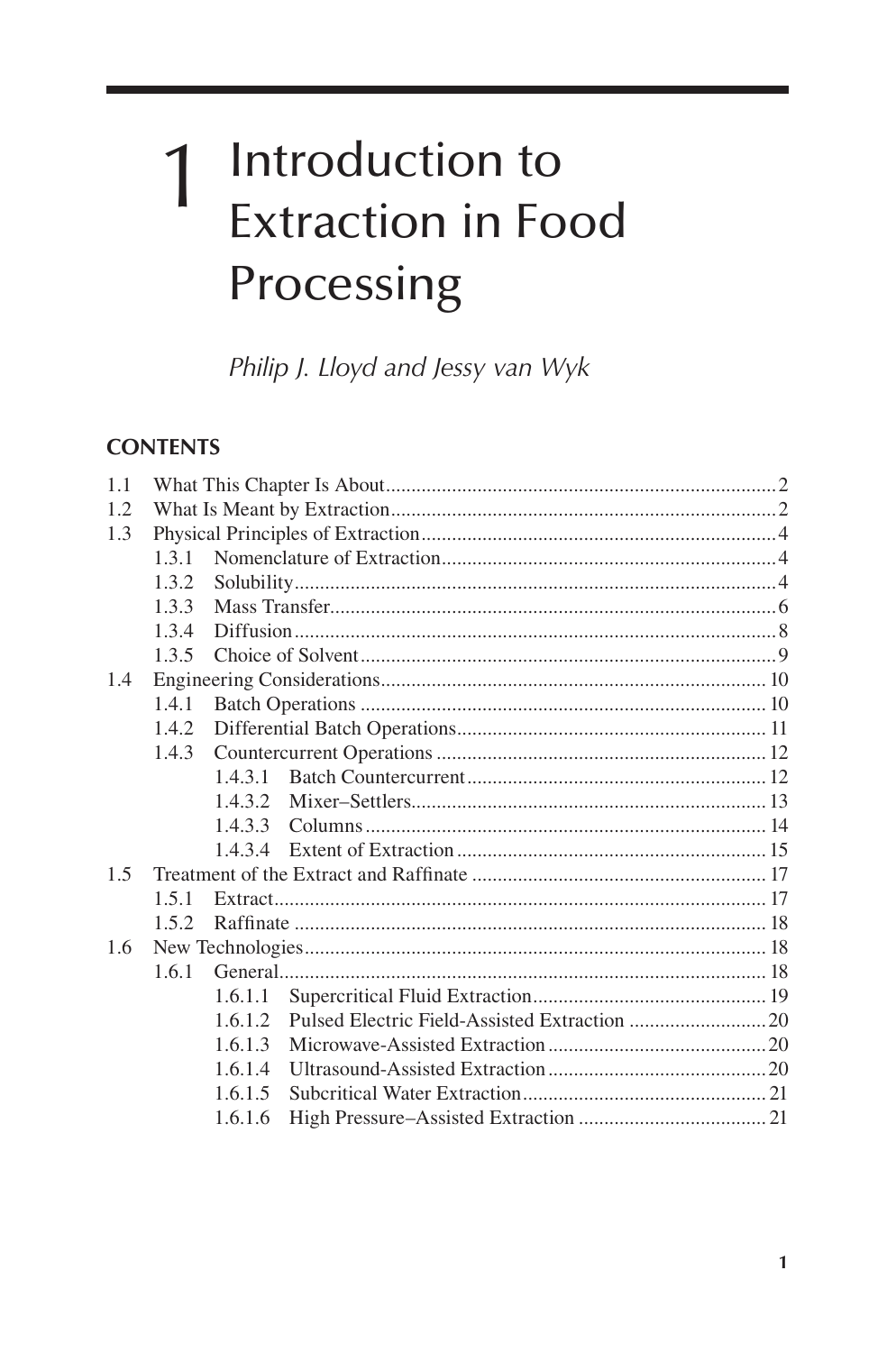# **1.1 WHAT THIS CHAPTER IS ABOUT**

This chapter is strictly introductory. It aims to provide an overview of solvent extraction technology in general, so that the reader can place in context the detailed topics in subsequent chapters. It contains essentially no new information, so the reader will look in vain for detailed references to most of the issues discussed. Much can be found in standard chemical engineering texts. Texts such as Rydberg et al. (2004) or the earlier Lo et al. (1983) handbook provide much depth about the technology, but nothing about its application in food processing. Schügerl's (1994) monograph has some very relevant material, although its focus is definitely on biotechnology rather than food technology. A recent encyclopedic review of food technology (Campbell-Platt 2009) devotes a scant two pages to the topic of solvent extraction.

## **1.2 WHAT IS MEANT BY EXTRACTION**

One of the oldest recorded methods of separation is solvent extraction, which dates back to the Palaeolithic age (Herrero et al. 2010). In food processing, extraction is defined as the transfer of one or more components of a biological feed from its source material into a fluid phase, followed by separation of the fluid phase and recovery of the component(s) from the fluid. The feed is usually of plant origin, but the principles of extraction remain the same if the material is animal or piscine in origin.

Extraction is a process that is growing in importance. It is generally more energy efficient than competitive processes such as expression—the pressing of biological feed materials to liberate fluids. For example, sugar is extracted from sugar beets with hot water, which yields a sucrose stream free of contaminants and of higher concentration (typically 15% sugar) than can be achieved by expression. Solvent extraction can be made selective for specific components of the feed. For instance, supercritical carbon dioxide  $(SC$ - $CO<sub>2</sub>$ ) will selectively dissolve caffeine from coffee beans to yield decaffeinated coffee. The extracted caffeine can then be recovered for sale as a pharmaceutical. Extraction can recover thermally labile components that would be degraded by heating, such as gelatin from collagen. Table 1.1 gives some examples of typical extraction processes employed industrially.

The intent of this chapter is to give an overview of the broad principles underlying extraction, to provide a basis for understanding the rationale behind some of the technical advances described in later chapters.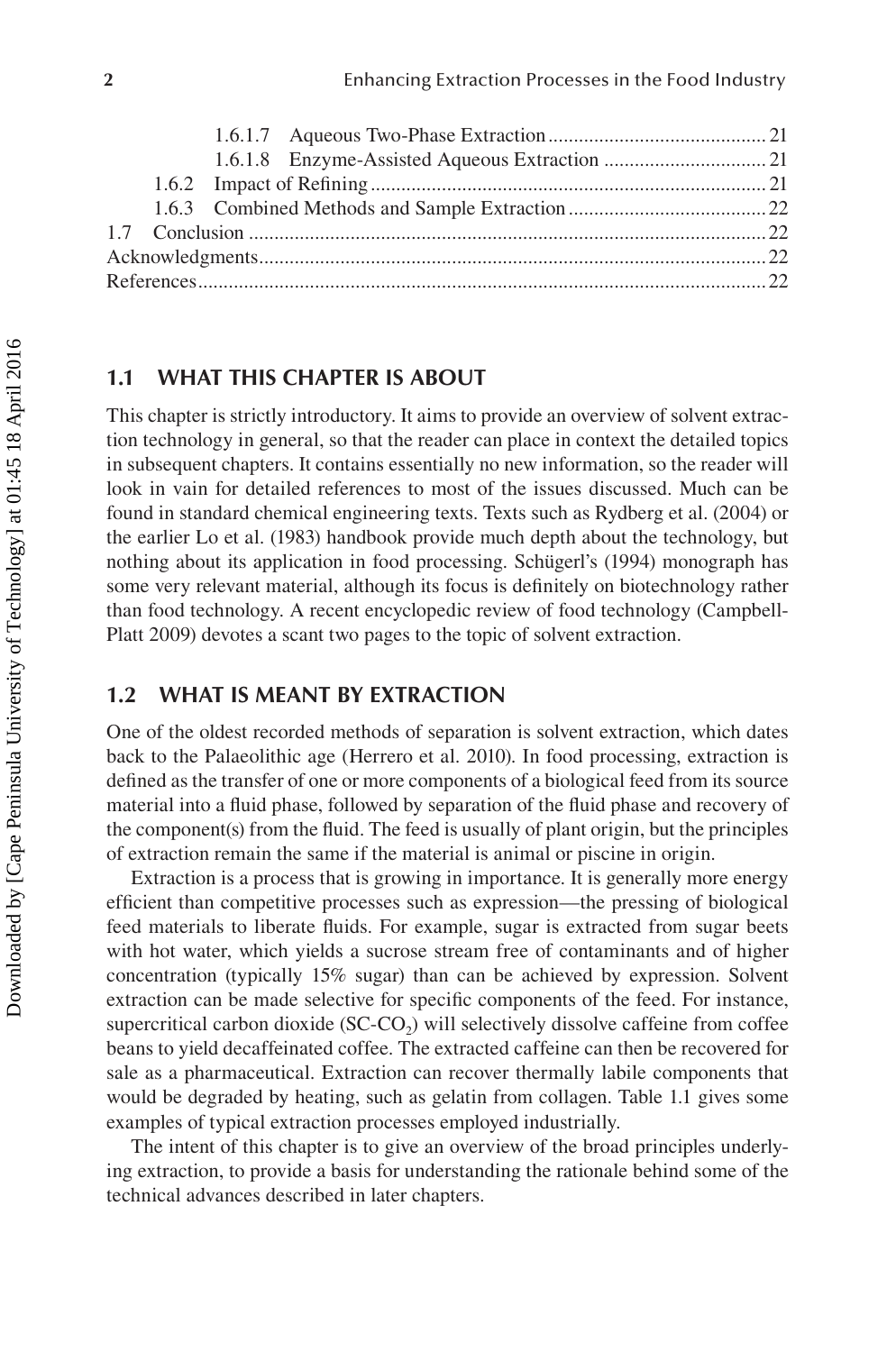# **TABLE 1.1 Some Examples of Industrial Extraction Processes**

| Solvent                       | Feed                                               | <b>Product</b>                 | Component                |
|-------------------------------|----------------------------------------------------|--------------------------------|--------------------------|
| Water                         | Apple pulp                                         | Apple juice                    |                          |
|                               | Malted barley                                      | Brewing worts                  | Sugars, grain solutes    |
|                               | Kelp                                               | Carrageenan                    |                          |
|                               | Manioc                                             | Cassava                        | Cyanogenetic glycosides  |
|                               | Citrus press residues                              | Citrus molasses                |                          |
|                               | Papaya latex                                       | Papain                         | Papain                   |
|                               | Rosemary leaves                                    | Rosemary essential oil         | Rosemary essential oil   |
|                               | Citrus peel                                        | Citrus essential oils          | Citrus essential oils    |
| Acidic water                  | Collagen                                           | Gelatin                        | Gelatin                  |
|                               | Citrus peel                                        | Pectin                         | Pectin                   |
|                               | Hog stomach                                        | Pepsin                         | Pepsin                   |
| Alkaline water                | Defatted soy flour                                 | Soya protein                   |                          |
| Aqueous ethanol               | Red beets                                          | <b>Betalains</b>               | <b>Betalains</b>         |
|                               | Animal pancreas                                    | Insulin                        | Insulin                  |
|                               | Spices                                             | Spice extracts                 | $\overline{\phantom{0}}$ |
|                               | Vanilla beans                                      | Vanilla essence                |                          |
| Methylene chloride            | Green coffee beans                                 | Decaffeinated coffee           | Caffeine                 |
| Supercritical CO <sub>2</sub> | Green coffee beans                                 | Decaffeinated coffee           | Caffeine                 |
|                               | Hops                                               | Hops extract (resin)           | Hops essential oils      |
|                               |                                                    |                                | (myrcene, humulene,      |
|                               |                                                    |                                | caryophyllene, and       |
|                               |                                                    |                                | farnesene), alpha and    |
|                               |                                                    |                                | beta acids               |
|                               | Ginger rhizomes                                    | Ginger extract                 | Gingerols                |
|                               | Pomegranate seeds                                  | Pomegranate seed oil           | Pomegranate seed oil     |
|                               | Vanilla beans                                      | Vanilla essence                |                          |
|                               | Spices (turmeric, nutmeg,<br>mace, cardamom, etc.) | Spice extracts                 |                          |
|                               | Egg yolk                                           | Decholesterolized egg<br>yolks | Cholesterol              |
|                               | Wheat germ                                         | Wheat germ oils rich           |                          |
|                               |                                                    | in tocopherols                 |                          |
| Hexane                        | Soybeans                                           | Soybean oil                    |                          |
| Methyl ethyl ketone           | Spices                                             | Spice oleoresins               |                          |
| Tributyl phosphate            | Phosphoric acid                                    | Food-grade<br>phosphoric acid  |                          |

*Source:* Schwarztberg, H.G., in *Handbook of Separation Process Technology (Chapter 10)*, R.W. Rousseau (Ed.), New York: Wiley-Interscience. ISBN: 0471 89558X, 1987.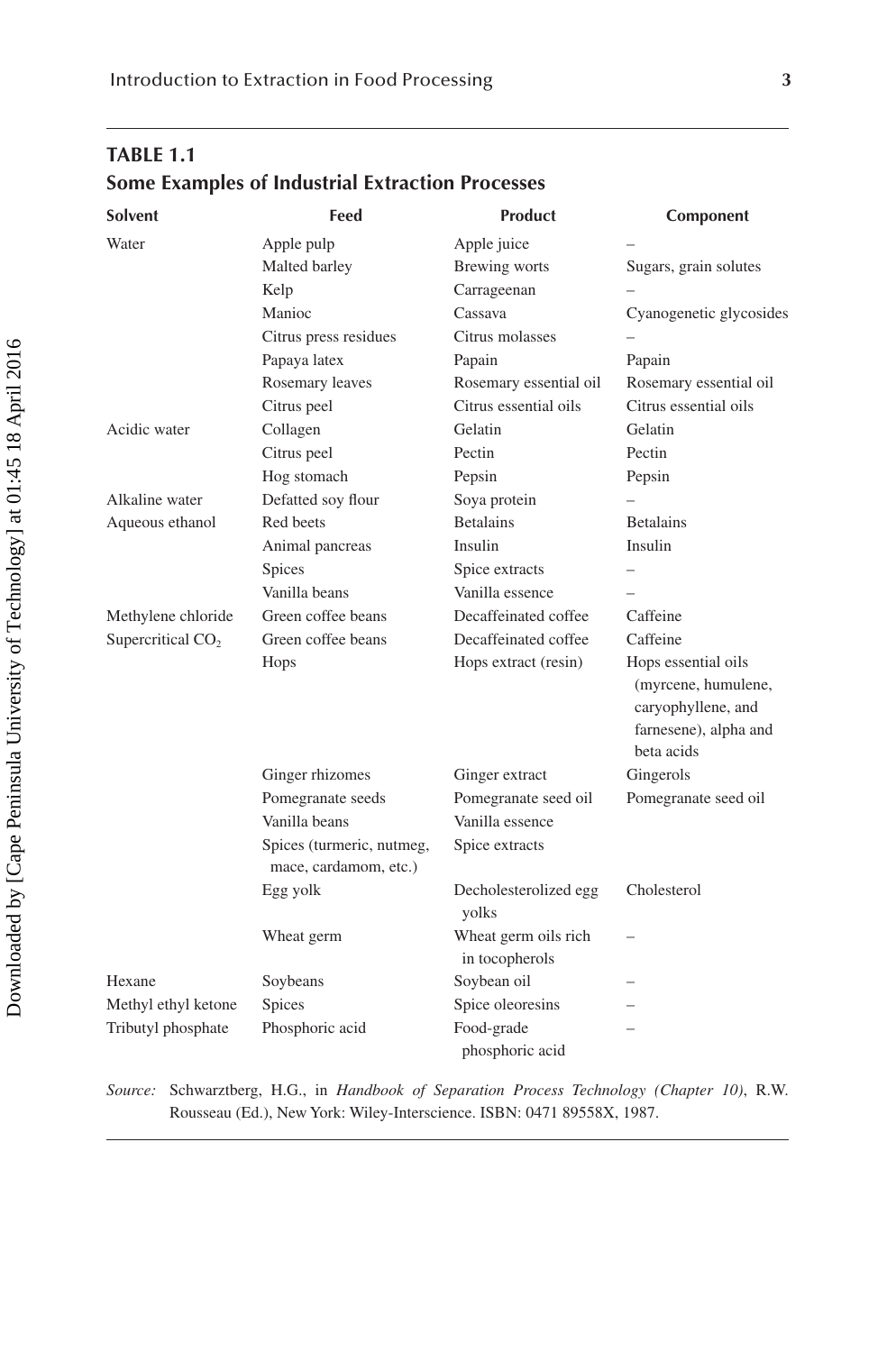# **1.3 PHYSICAL PRINCIPLES OF EXTRACTION**

#### **1.3.1 Nomenclature of Extraction**

A component that it is desired to be removed from the feed through extraction is called the "solute." The phase that is mixed with the feed to remove the solute is the "solvent." After the solvent has been mixed with the feed and the solute has transferred from the feed phase into the solvent phase, the solvent phase is called the "extract" and the feed phase is now called the "raffinate." It must be stressed that, in food processing, the feed is usually solid, semisolid, or gel-like, whereas much of the science of extraction is based on liquid feeds. However, there are very close parallels provided allowance is made for the impact of the nature of the feed on mass transfer properties, as further discussed in Section 1.3.3. Indeed, much of the rest of this text is concerned with means of improving the rate of mass transfer so that the science derived from liquid feeds may be better applied to the processing of food products.

#### **1.3.2 Solubility**

When a feed containing a solute is contacted with a solvent in which the solute is reasonably soluble, then the solute will distribute itself between the feed and the solvent until there is equilibrium between the feed and the solvent phases. When this occurs, the chemical potential of the solute in each phase is the same. The chemical potential is made up of two terms—the concentration of the solute and its activity in the phase concerned. However, in processing foods, it is rarely possible to measure the activity of the solute in the feed; thus, the primary concern is with the solubility of the solute in the solvent. Figure 1.1, for instance, shows the solubility of caffeine in  $SC\text{-}CO$ , and in  $SC\text{-}CO$ ,  $-$ ethanol mixtures. The solubility increases with pressure and with the addition of ethanol to the solvent, but decreases with temperature.



**FIGURE 1.1** Solubility of caffeine in  $SC\text{-}CO<sub>2</sub>$  and  $CO<sub>2</sub>$ –ethanol. (From Kopcak, U. and Mohamed, R.S., *J Supercrit Fluids* 34, 209, 2005. With permission.)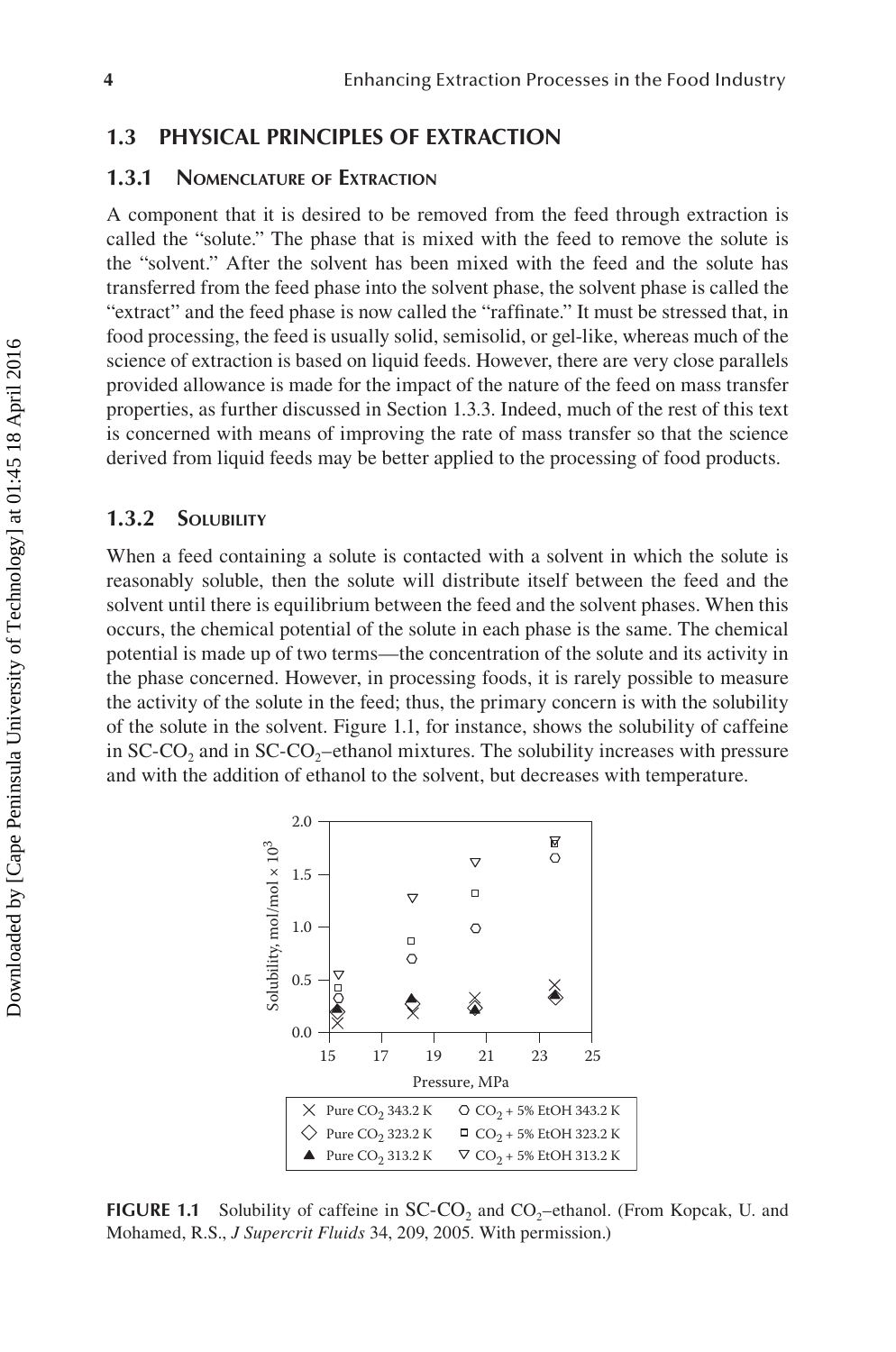Determination of solubility is covered in many standard texts. Today, there are powerful packages for estimating chemical properties, which have a wide range of experimental data and strong theoretical bases to permit almost any solubility to be estimated. A recent paper (Kumhom et al. 2010) gives an introduction to these methods, for biochemical solids dissolved in mixtures such as the  $SC\text{-}CO$ <sub>2</sub>–ethanol mixtures illustrated in Figure 1.1. A typical software package is Aspen Properties, part of the AspenTech suite (AspenTech 2010), while the U.S. Environmental Protection Agency's SPARC suite is a free resource (U.S. EPA 2010). Because these methods now find widespread use, there is little purpose in an extended discussion of solubility in a text such as this.

It is, however, useful to understand how solubility can be represented graphically. Figure 1.2 shows the triangular coordinates used to represent solubility. This is an equilateral triangle, with the concentrations of each component along each side as shown.

The composition at point *M* is then 50% solute, 20% solvent, and 30% feed. A useful feature of such diagrams is that mixtures can be represented by straight lines, and the result of mixing two streams of different composition is determined by simple geometry. Consider two streams of masses *D* and *E* and with compositions given by points *D* and *E*. Then the result of mixing these two streams will give a composition that lies on the straight line  $DE$  and has a composition given by point  $F$  such that *E*/*D* = *DF*/*FE*. This feature will be used in much of the discussion that follows.

The equilibrium between the various phases can readily be shown on triangular coordinates. Figure 1.3 illustrates this.

The line *WXY* represents the boundary between a single-phase and a two-phase region. Above the curve, the presence of the solute allows the feed and solvent phases to dissolve in each other, which is of course undesirable from the point of view of separation. The difference between the single-phase and the two-phase region is critically important in extraction because it is the existence of a second phase that



**FIGURE 1.2**  Use of triangular coordinates.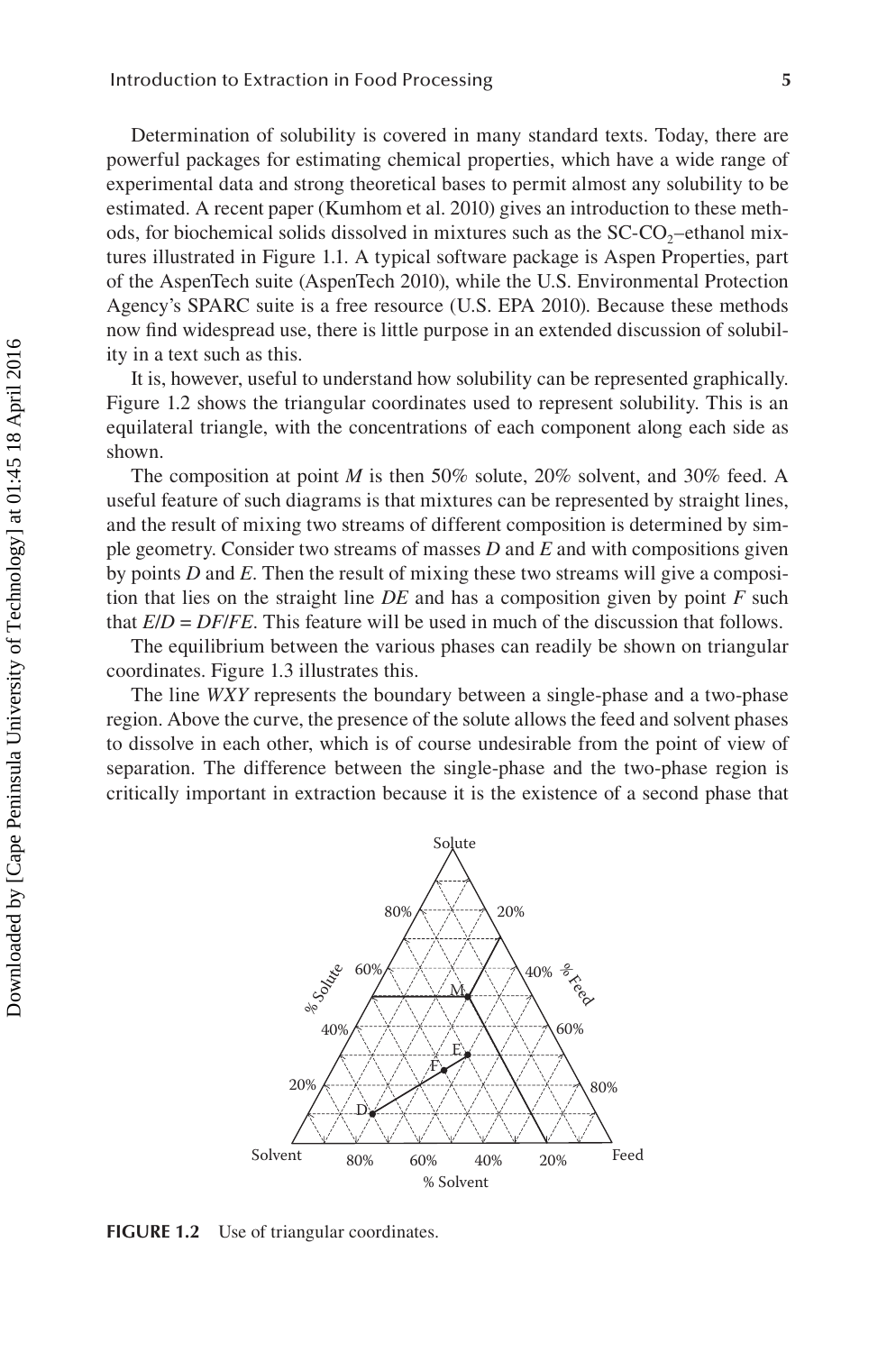

**FIGURE 1.3**  Solubility representation in a ternary diagram.

permits extraction to take place. The challenge in selecting a solvent is often to find one that will give as large a two-phase region as possible. Ideally, the feed and solvent will be essentially immiscible, and the presence of the solute will not change this immiscibility. However, in many biological systems, it is difficult to reach this ideal state. It then becomes necessary to allow for the effect of a single-phase region and operate so that its influence is minimized.

Because the side of the triangle between the solvent and feed corners represents the line of zero solute, then point *W* represents the solubility of the feed in the solvent and point *Y* represents the solubility of the solvent in the feed. Line *WXY* represents the boundary of the two-phase region.

Consider mixing some solvent with a feed, such that the average composition of the mixture is given by point *M* in the diagram. Then, provided *M* is within the two-phase region, the mixture will split and give two phases whose compositions will be given by points *E* and *R* on line *WXY*. These represent the concentrations in the extract and raffinate, respectively. Line *ER* is called a "tie line," and it joins the composition of two phases at equilibrium. There is a whole series of such tie lines, depending on the starting conditions. *EMR* is a straight line, as indicated previously, and the mass ratio of solvent to feed is given by the ratio of the lengths *EM*/*MR*.

These diagrams refer to conditions at a constant temperature, and the equilibrium line *WXY* is often referred to as an "isotherm" for this reason.

#### **1.3.3 Mass Transfer**

During the process of extraction, one or more compounds ("solutes") transfer from the biological feed material into the solvent. The physical process underlying the transfer is that the concentration\* of the solute in the solvent is less than its

<sup>\*</sup> Strictly speaking, concentration is an approximation to the "chemical potential" of the solute in the feed or solvent.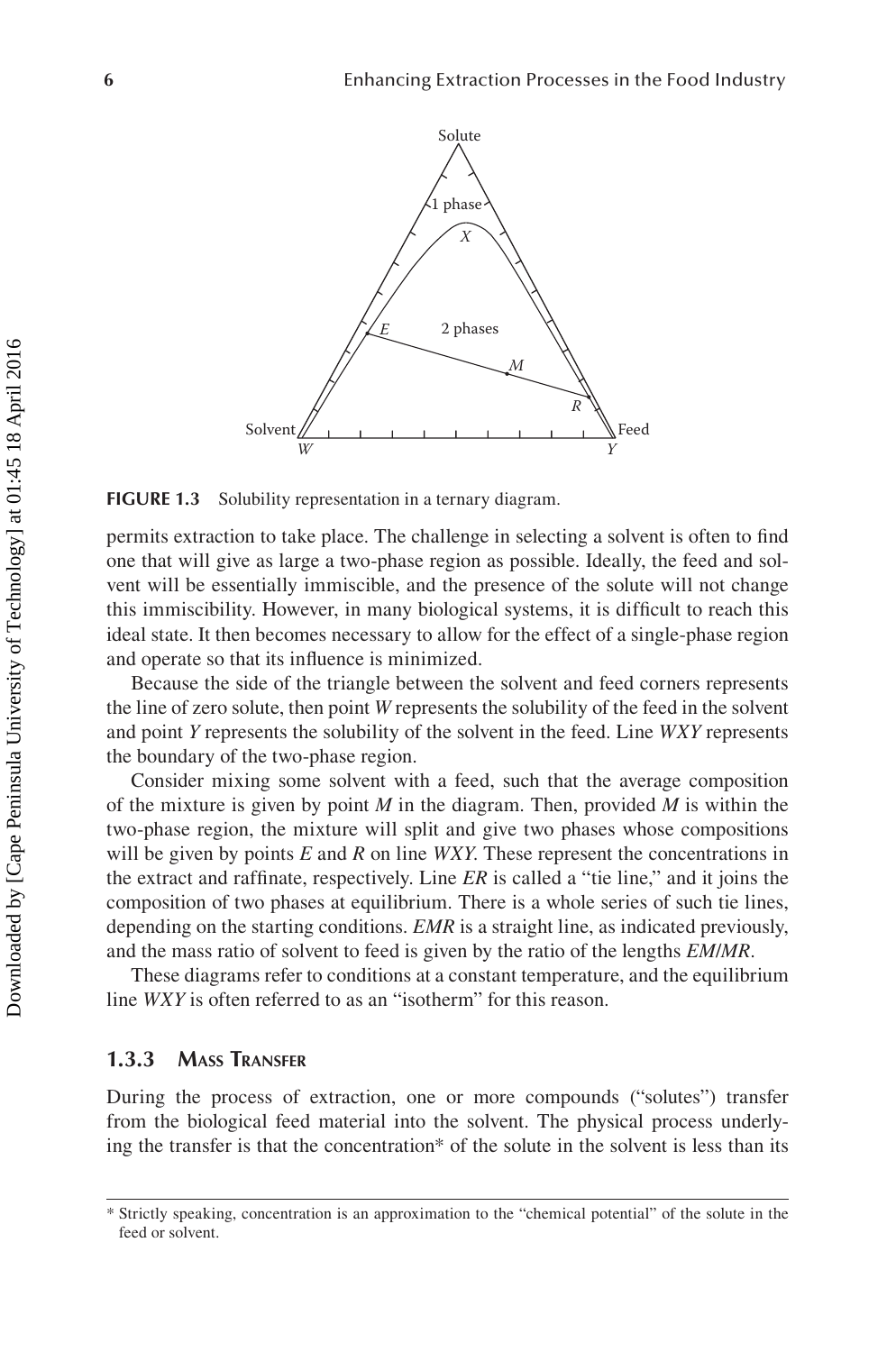concentration in the feed, so that the solute diffuses from the feed into the solvent. However, the diffusion process is hindered by a number of phenomena.

First, there will be some interface between the feed and the solvent. The feed may also be liquid, but the interface between two liquids will slow the diffusion. Consider two liquid phases fully mixed in the bulk of the phases. Thus, the concentration in the bulk of each phase will be the same everywhere in that phase, except close to the interface where diffusion is occurring. This is illustrated in Figure 1.4.

On the feed side, there is a concentration difference between the bulk concentration and the concentration at the feed side of the interface, and it is in this non–fully mixed zone where diffusion takes place. The width of the diffusion zone may be less than a millimeter. Similarly, on the solvent side, there is a concentration difference between the bulk concentration and the concentration at the solvent side of the interface, and diffusion occurs across this narrow layer. At the interface itself, there is a drop in concentration that reflects the difference in chemical potential on either side of the interface.

Thus, three physical layers resist the transfer of mass from the feed to the solvent:

- The diffusion layer on the feed side
- The resistance to transfer of the interface itself
- The diffusion layer on the solvent side

In the case of food processing, the last of these is of little significance. The solvent is generally a liquid of relatively low viscosity, which means that it can relatively simply be fully mixed and the thickness of the boundary diffusion layer can be reduced to a minimum. The challenge in applying extraction to food processing is to minimize the first two of the resistances—that in the feed phase and that at the interface.



**FIGURE 1.4**  Transfer of solute between two liquid phases.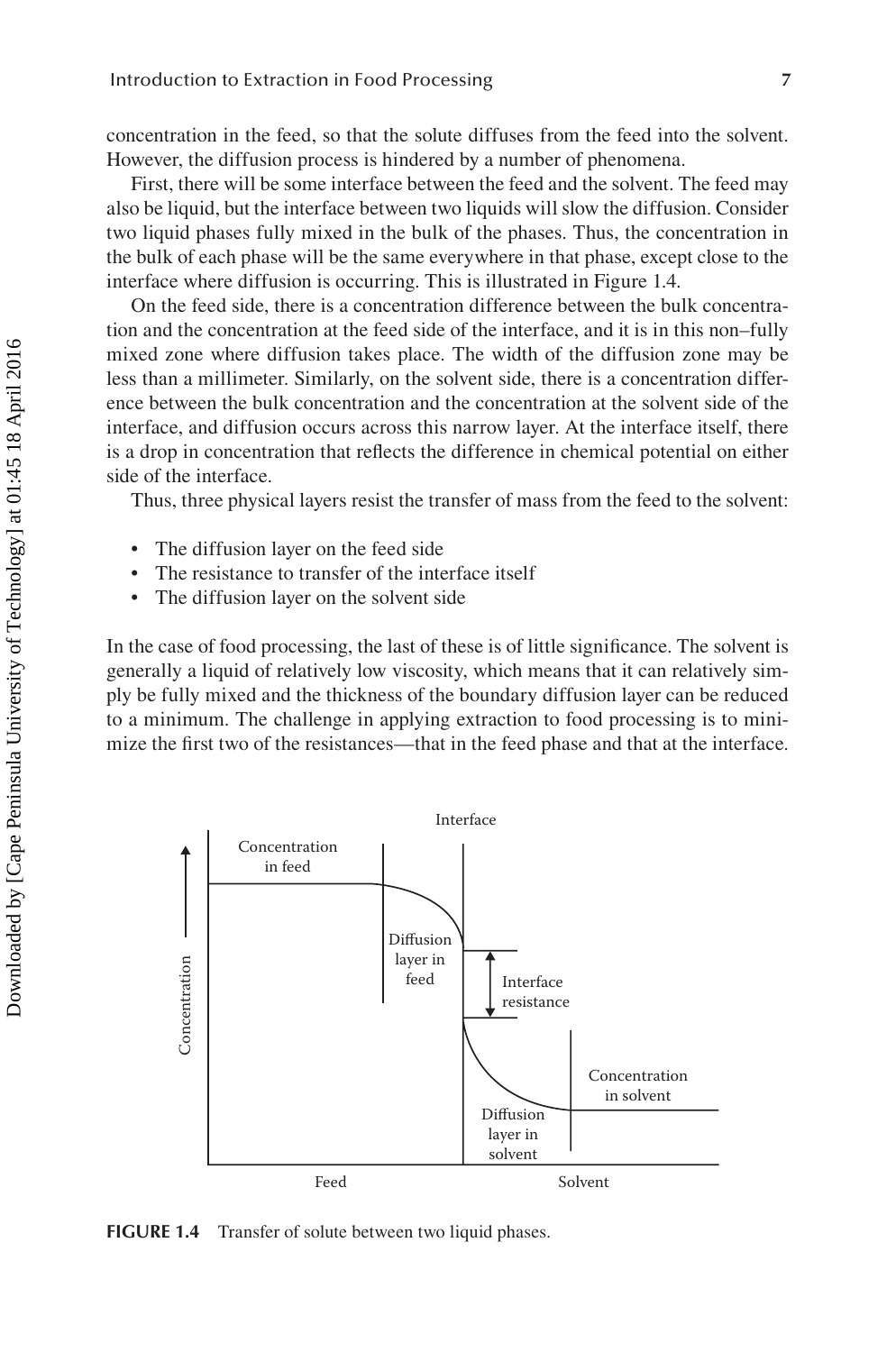In food processing, the feed phase is generally not a low-viscosity fluid. It may be semifluid or gel-like. It may be semifluid contained within cellular structures. It may be quite solid. Whatever its state, it will resist mass transfer to a far greater extent than a low-viscosity fluid. Much of the rest of this book is devoted to ways and means of increasing the rate of mass transfer from real-life feeds, and doing so in such a way as not to change the properties of the desired solute and not to enhance the extraction of additional solutes that might detract from the properties of the desired solute.

Similarly, in food processing, the interface is generally not the simple interface between two low-viscosity fluids. It may, as we have seen above, be the interface between a solvent and a semisolid or even a solid. It may be attractive to surfaceactive substances present in the feed, which thicken the interface and thus increase its resistance. It may be a cell wall designed by nature specifically to resist the release of the desired solute. It may even be a solid and even, in some cases, a crystalline solid. Methods for coping with all these forms of resistance to mass transfer are described in later chapters.

The reason for being concerned about mass transfer is that the slower the rate of mass transfer, the longer the feed and solvent must be in contact. This means, other things being equal, that the longer the two are in contact, the larger must be the equipment in which the contact takes place—and larger equipment is inherently more expensive than smaller equipment. Also, the longer the two are in contact, the greater the chance of the solvent dissolving other solutes from the feed, or for the desired solute to be degraded by temperature or exposure to the atmosphere—or even by reaction with the solvent.

#### **1.3.4 Diffusion**

The rate of diffusion of a single species in a single fluid can be described by Fick's law

$$
J_{A} = -cD_{AB} \frac{dx_{A}}{dz}
$$
 (1.1)

where  $J_A$  is the rate of diffusion (mol m<sup>-2</sup> s<sup>-1</sup>), *c* is the concentration (mol m<sup>-3</sup>),  $D_{AB}$ is the diffusion coefficient of solute A in solvent B ( $m^2 s^{-1}$ ),  $x_A$  is the mole fraction of A in B, and *z* is the direction of diffusion.

What this makes clear is that the greater the area over which diffusion can take place, then the greater will be the rate of mass transfer. Thus, when extracting from a liquid feed, the solvent and the feed are agitated together to increase the surface area between the two to maximize the rate of transfer. Similarly, when extracting solute from a solid feed, the solid should be reduced in size as far as possible to maximize the area through which mass transfer can take place (Pronyk and Mazza 2009).

There are, of course, some constraints on this maximization of surface area to enhance the rate of extraction. With two liquids, for instance, it is possible to mix them so intimately that one emulsifies in the other, so that separation of the solvent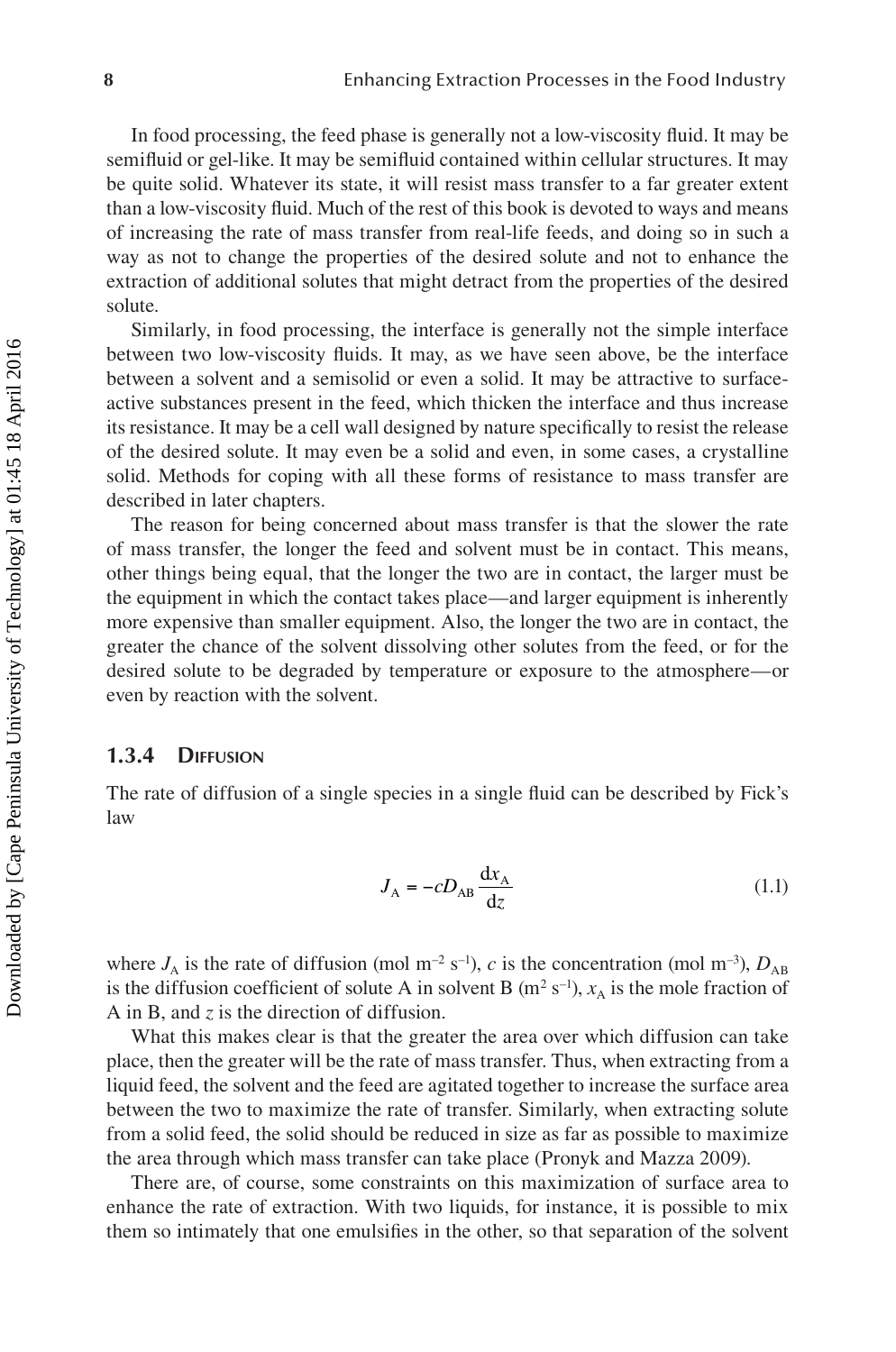after extraction becomes difficult. With a solid feed, the very process of size reduction may be so energy intensive that labile substances are altered. While as large an area as possible can enhance the rate of extraction of a desired solute, it may also make the rate of extraction of a less-desired solute sufficiently high that the desired solute is unacceptably contaminated. Nevertheless, the general rule holds good—a large surface area will speed the rate of extraction.

#### **1.3.5 Choice of Solvent**

The solvent should, naturally, be capable of dissolving the desired solute. It is useful if the solubility of the solute in the solvent is high because this will reduce the quantity of solvent needed to extract a given quantity of solute. However, this is not an essential requirement. Other factors guide the choice of solvent. For instance, in many cases, it is desirable to ensure maximum selectivity—that is, that the solvent dissolves the desired solute preferentially to other potentially soluble materials present in the feed. Water is generally nonselective, but in some cases, as Table 1.1 illustrates, even it can be sufficiently selective given the right feed and solute.

An important requirement is that the solvent should be reasonably stable and that it should not react chemically with the solute in such a way as to adversely affect the properties of the solute. There are classes of solvents that are inherently acidic or basic, and they can be used to extract anionic or cationic solutes, respectively. Contact with an acidic or basic solution will then recover the solute and regenerate an acidic or basic solvent. In these cases, there is a chemical reaction between the solvent and the solute, but it is employed beneficially and does not adversely affect the properties of the solute.

A further requirement is that the solute should be reasonably readily recovered from the extract (i.e., the solution after the extraction process) in those cases where the desired product is the solute. As Figure 1.1 indicates, merely reducing the pressure suffices to lower the solubility of caffeine in  $SCCO<sub>2</sub>$ . If the extract is saturated at high pressure, then the pressure can be reduced, caffeine will crystallize from the solution, and the depleted solvent can then be repressurized for reuse. In some cases the solute is not thermally labile, and the solvent can be recovered and separated from the solute by distillation. A further possibility is that the recovery of the solvent can take place through extractive distillation. For example, in the recovery of acetic acid from dilute aqueous solutions with methyl *tert-*butyl ether (MTBE), the extract contains both water and acetic acid; however, when the solvent is distilled, an azeotrope of water and MTBE is formed and the solute (acetic acid) is recovered as anhydrous glacial acetic acid (de Klerk 2008). The azeotrope is then cooled, when it separates into an aqueous and an MTBE layer, and MTBE can be recycled directly.

A further consideration in the choice of solvent is that it should readily be separated from the raffinate (i.e., the feed material following extraction). Generally density differences suffice to bring about a high degree of separation, although in some cases the difference is so small that centrifuges must be employed. Centrifuges are also employed when the raffinate is a pulp that tends to entrain the extract. It may be necessary to wash such pulps with fresh solvent to recover trapped extract, particularly if a high yield of the solute is required.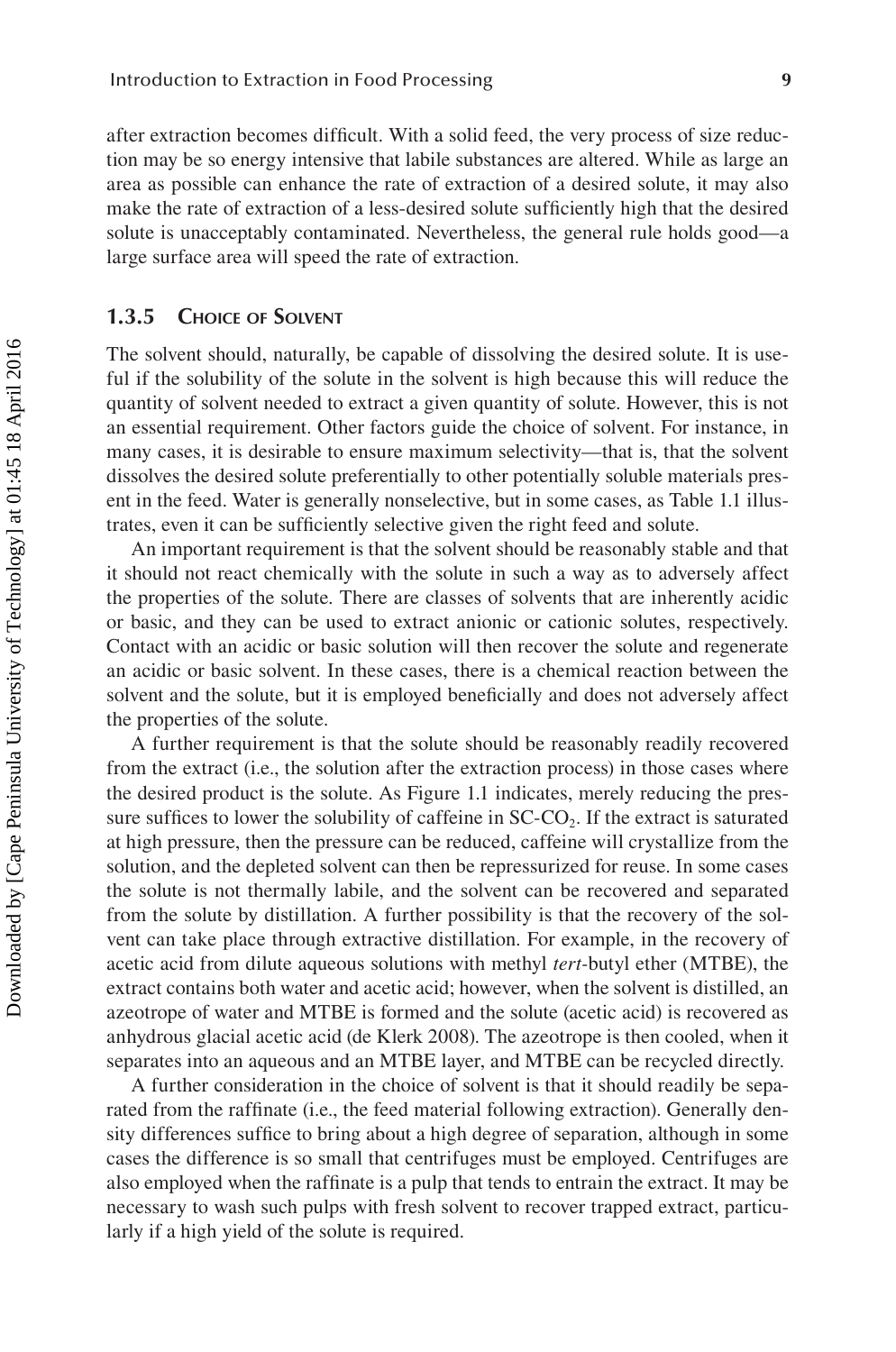The solvent will dissolve to some extent in the raffinate. One seeks to minimize the quantity lost in this way because it represents an economic loss, but possibly more importantly because it may contaminate the raffinate. The choice of a solvent with a very low solubility in the raffinate will naturally assist, but other considerations may force the choice of a solvent that has a significant solubility over one with a very low solubility. Removal of dissolved solvent from the raffinate may rely on the vapor pressure of the solvent being sufficiently lower than that of the raffinate that vapor scrubbing or distillation can remove it. Alternatively, if the raffinate is reasonably liquid, residual solvent may be stripped by adsorption on a solid such as activated carbon or clay. In extreme cases, it may be necessary to employ a second solvent that has a very low solubility in the raffinate to remove the solvent that was first used to remove the solute.

# **1.4 ENGINEERING CONSIDERATIONS**

#### **1.4.1 Batch Operations**

In the simplest extraction step, a feed is mixed with a solvent for a period sufficient for the solute to reach equilibrium between the two phases. The two phases are then separated, and the solute is recovered from the solvent. The question is how much of the solute will be extracted.

A simple mass balance with feed *F*, solvent *S*, extract *E*, and raffinate *R*, and *ci* being the concentration of the solute in the *i*th stream, gives

$$
F + S = E + R = M \tag{1.2}
$$

$$
Fc_{\rm f} + Sc_{\rm s} = Ec_{\rm e}^* + Rc_{\rm r}^* \tag{1.3}
$$

where  $c^*$  represents the concentration at equilibrium. This is illustrated in Figure 1.5.



**FIGURE 1.5**  Extraction in a single stage.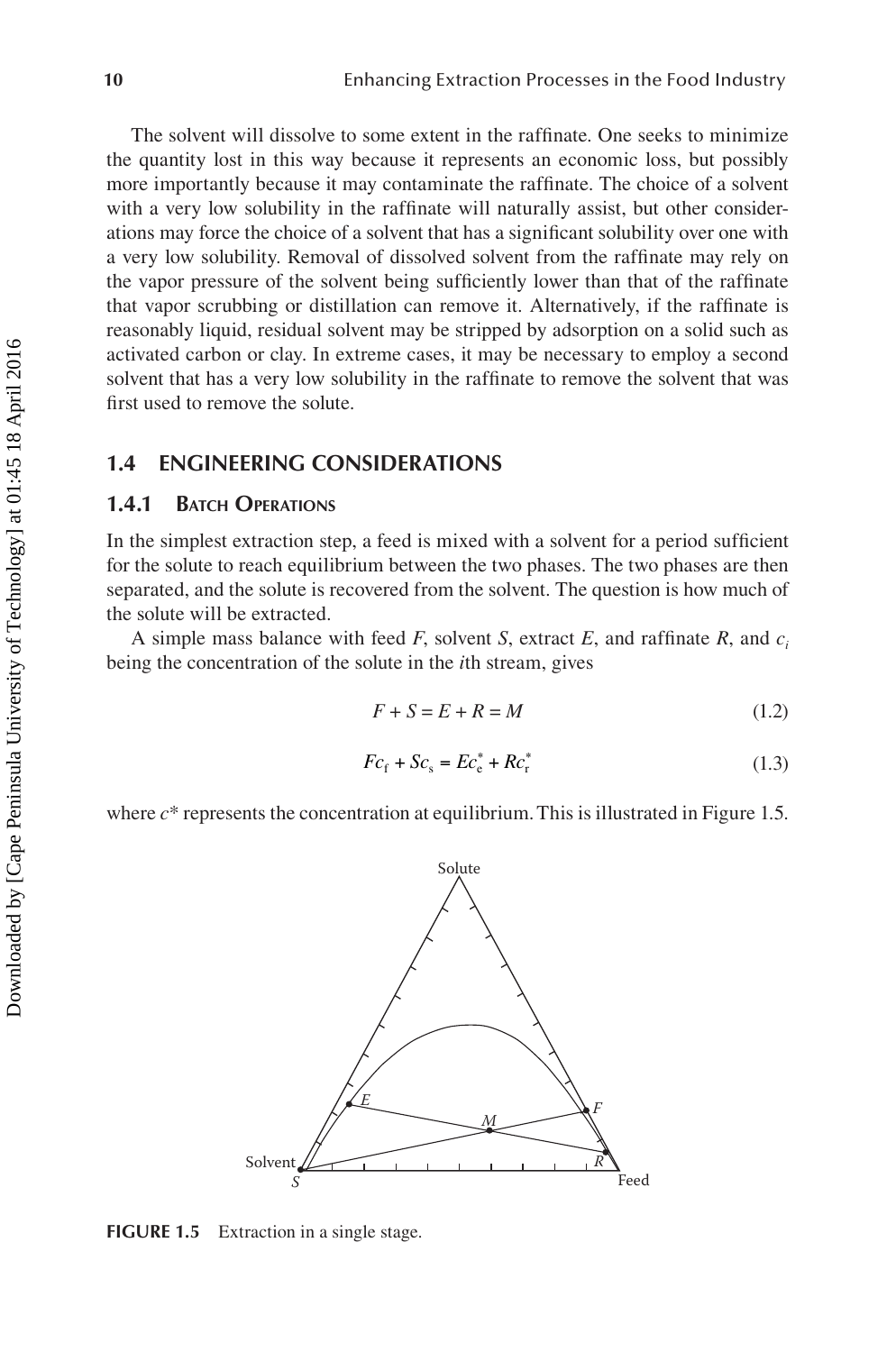The position of *M* on line *SMF* is found from the relationship

$$
\frac{F}{S} = \frac{\overline{MS}}{FM}
$$
 (1.4)

where overstrike indicates the length of the section of the line. The equilibrium relationship, shown as the tie line *EMR* in Figure 1.5, links  $c_e^*$  and  $c_r^*$  such that

$$
c_{\rm e}^* / c_{\rm r}^* = D_T \tag{1.5}
$$

at any one temperature *T*. For many systems, the distribution coefficient,  $D<sub>T</sub>$ , is close to constant at low concentrations, but will vary with temperature.

If the solvent is recycled free of solute  $(c<sub>s</sub> = 0)$ , the quantity of solute extracted will be given by  $Ec_e^*$  and the fraction extracted by  $Ec_e^*/Fc_f$ . Because the solvent is usually chosen to be reasonably insoluble in the feed, the volume of extract will be close to the volume of solvent fed (i.e.,  $E \approx S$ ), so that the fraction extracted will depend strongly on the volume ratio of feed to solvent, *S*/*F*. However, increasing the volume ratio will reduce the concentration of the solute in the extract, which will in turn increase the cost of removing the solute from the solvent. Therefore, there is an economic balance to be struck that sets a limit on the maximum quantity of solvent that can be employed and the maximum achievable recovery of the solute.

#### **1.4.2 Differential Batch Operations**

It is possible to maximize the recovery of a solute by repeated extraction with fresh solvent. A practical way of achieving this is shown in Figure 1.6.

The feed and solvent are mixed together, then overflow to a settler and allowed to separate. The raffinate is returned to the mixer and the extract passes to a solvent recovery stage where the product is removed and the recovered solvent is recycled



**FIGURE 1.6**  Differential extraction circuit.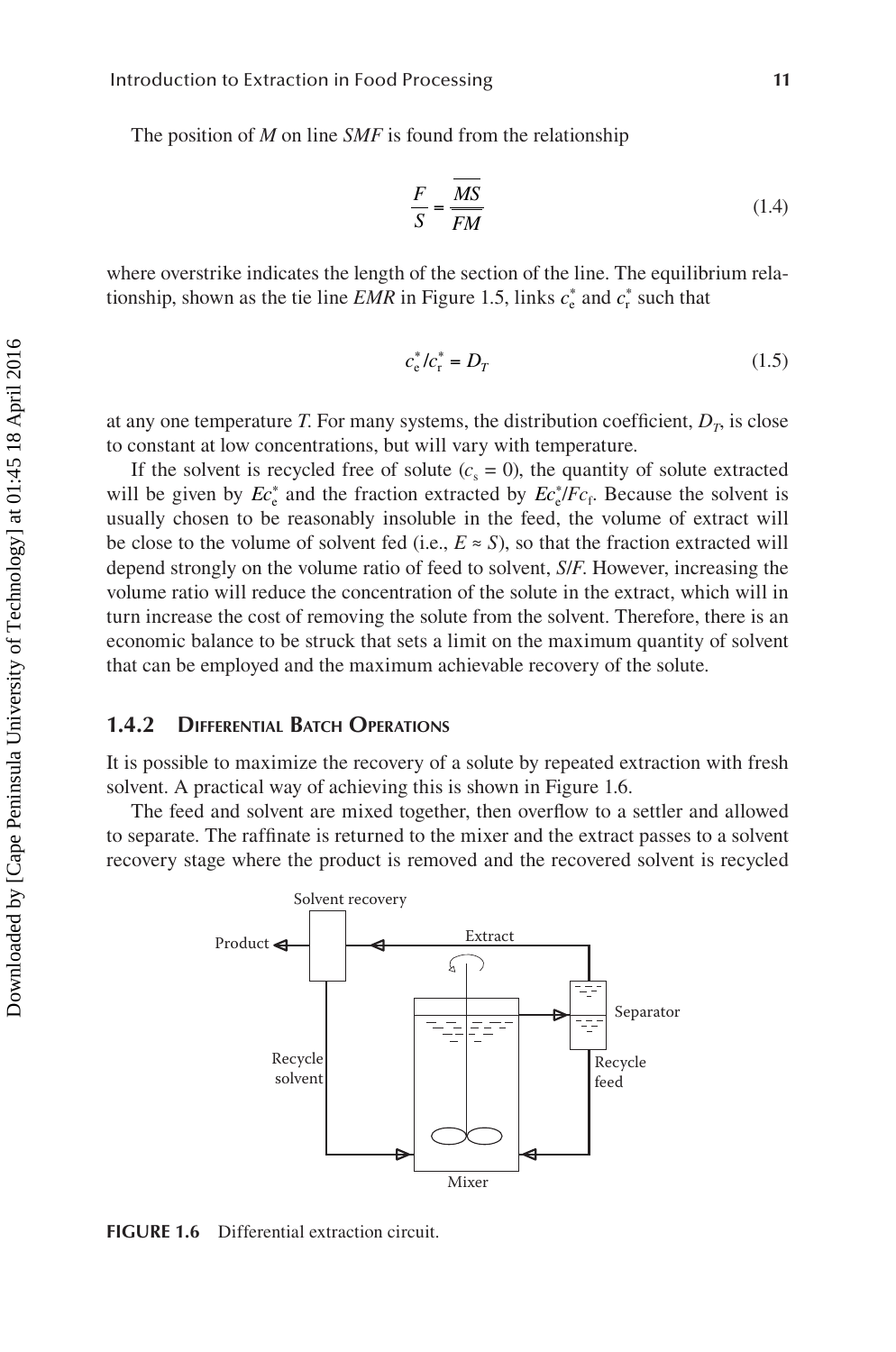to the mixer. This type of process is employed where a highly valued solute is at low concentration in the feed. It is widely used in the essential oils industry for extracting trace aromas or flavorants from plant material. Particular care must be taken to avoid trace contaminants in the fresh solvent, as there is a risk that these will also be concentrated in the product and in turn contaminate it unacceptably.

# **1.4.3 Countercurrent Operations**

## **1.4.3.1 Batch Countercurrent**

In the process shown in Figure 1.6, the quantity of solvent that must be separated from an increasingly dilute extract becomes very large. An alternative, which has the advantage of reducing the quantity of solvent for a given duty, is to operate in such a way that the fresh feed is extracted with solvent containing nearly the maximum quantity of solute. The raffinate from that stage is then extracted with solvent containing even less solute, and the extract from that stage then forms the feed to the first stage. This can be done batch-wise, as illustrated in Figure 1.7.

In Figure 1.7, there are four tanks, the first of which is empty in the first stage of operations. Solvent enters the fourth tank, overflows to the third tank, which



**FIGURE 1.7**  Batch countercurrent operation.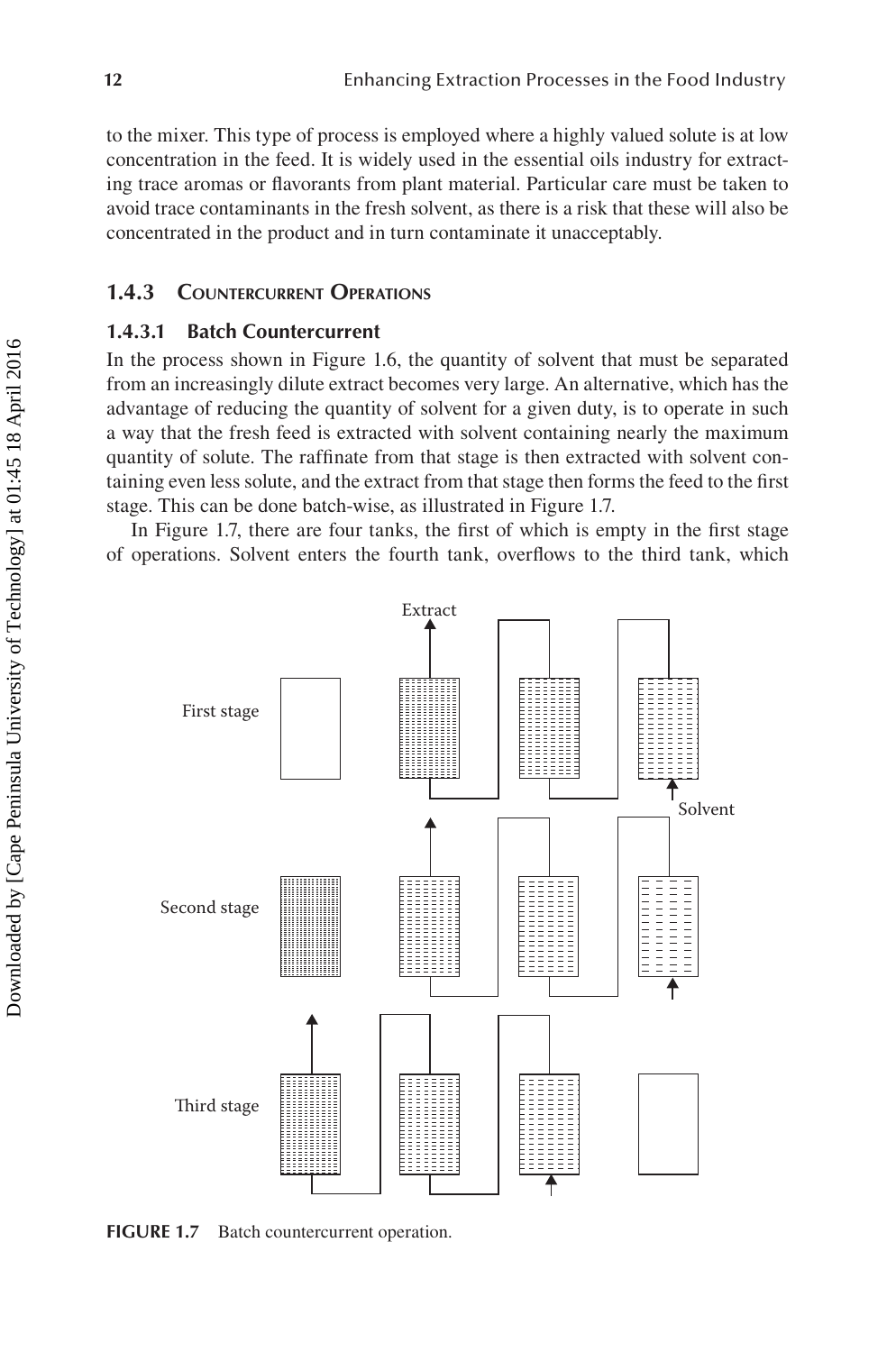overflows in turn through the second. The extract comprises the solution leaving the second tank. The feed material is stripped of solute progressively from the second to the fourth tank.

In the second stage, the first tank is filled with fresh feed, while the material in the other tanks is progressively depleted. Eventually the material in the fourth tank loses all its solute, and the operation enters its third stage.

In the third stage of operations, the solvent enters the third tank and the extract leaves the first tank, while the raffinate is emptied from the fourth. The system is then effectively back at its starting condition, and the process continues.

The type of batch operation is frequently used where the feed material does not flow readily. It is somewhat expensive, partly because of the need to operate a large number of valves in a strict sequence, which involves control and maintenance challenges, and partly because the emptying of solids from the tank once the extraction is complete is not necessarily straightforward. Nevertheless, this type of extraction is quite widely applied in the industry.

#### **1.4.3.2 Mixer–Settlers**

Where the feed is reasonably fluid, then continuous countercurrent extraction is preferable to batch operation. In one variant, the feed and solvent are physically mixed, and then allowed to settle, usually under gravity. The settled extract phase then passes to the next mixer upstream while the settled raffinate passes to next mixer downstream. Figure 1.8 illustrates this for three stages of mixer–settler.

The two flows are separated at the end of the settler by a simple weir arrangement. Figure 1.9 shows this.

The lighter extract phase overflows a weir at the end of the settler and is withdrawn. The heavier raffinate phase flows out at the bottom of the settler into a chamber, from the top of which it overflows. The height of the raffinate weir determines the depth of each phase in the settler, because a simple pressure balance in the settler and the raffinate chamber gives:



**FIGURE 1.8**  Continuous countercurrent mixer–settler.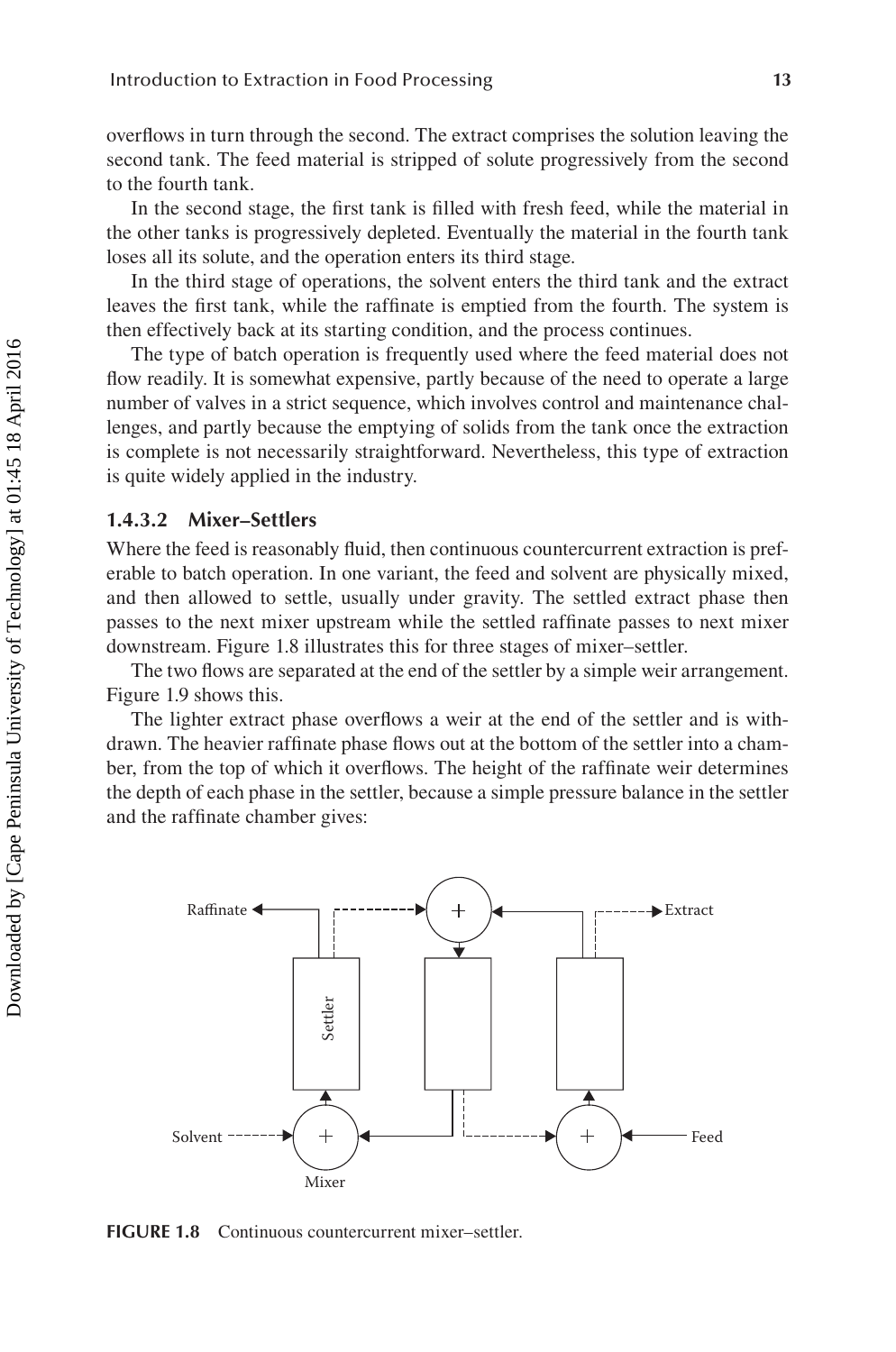

**FIGURE 1.9** Elevation view of a settler, showing weir arrangement to separate phases.

 $h_{rs}\rho_r + h_{es}\rho_e$  = pressure at base of settler =  $h_{rc}\rho_r$  = pressure at base of chamber

where *h* is the height,  $\rho$  is the density of the phase, subscript r refers to raffinate, subscript e refers to extract, subscript s refers to settler, and subscript c refers to the chamber.

It is often found that any solids in the feed tend to collect at the interface between the extract and the raffinate in the settler, where they may interfere with the efficiency of separation. For this reason many settlers also have an arrangement by which material can be withdrawn from the region of the interface and treated separately for the recovery of the extract or raffinate.

The phases move from one mixer–settler unit to the next either by pumping or by gravity. Some designs incorporate a pump function in the mixer, which minimizes the number of pumps required. Each unit may be placed on a different level, so that one phase may gravitate while the other is pumped between stages.

Mixers require careful design. They have to disperse one phase in the other, and to do so without creating such fine droplets that the phases will not separate readily in the settler. Care must be taken to keep surface-active agents out of the system, as they will lower the interfacial tension between the phases and thus cause a fine dispersion that will not settle. Many biological systems contain natural surfactants; thus, it is often necessary in developing extraction systems to pilot them carefully to ensure that substances that affect the interfacial tension are not present—or, if they are present, to design the mixer to minimize the influence of the surfactant.

It is possible to employ centrifugal forces to hasten settling, and centrifuges are occasionally used instead of gravity settlers. There are designs of centrifugal mixer– settlers where several stages are packed within a single centrifugal unit. However, these tend to foul if there are any solids in the feed, and thus have not found widespread use in food processing.

#### **1.4.3.3 Columns**

It is possible to contact two liquid phases countercurrently in a column, as Figure 1.10 shows.

In the simplest design, one phase may be dispersed in the other by spraying through nozzles. The droplets rise or fall (as the case may be) through a counterflowing stream of the other phase. In Figure 1.10, the solvent phase is continuous, and droplets of the feed fall through a rising stream of solvent before forming a pool at the bottom of the column, from where the raffinate is removed. At the top of the column, the extract merely overflows.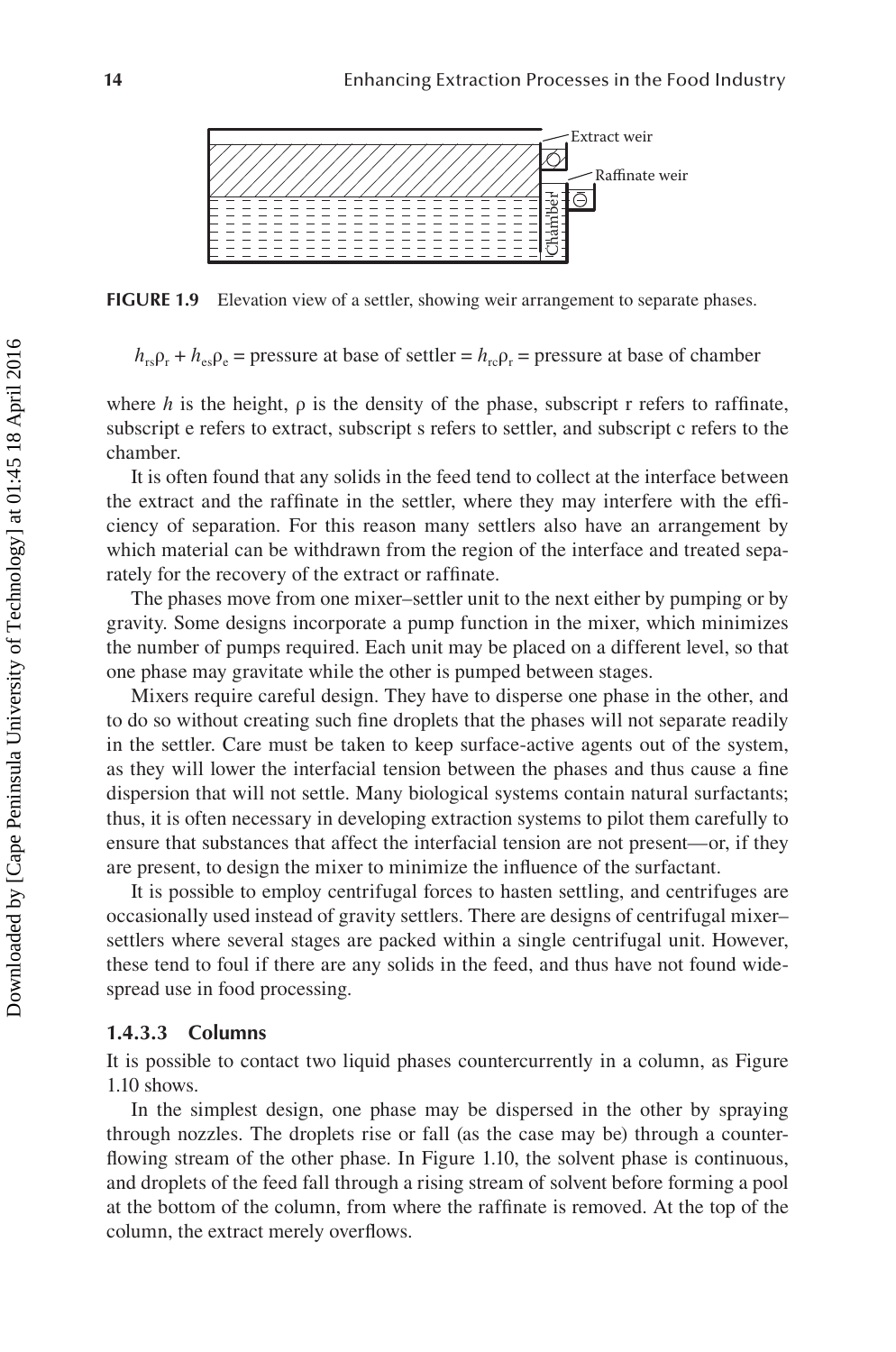

**FIGURE 1.10**  Extraction column operated with the solvent phase continuous.

This simple arrangement is not very efficient for a variety of reasons. One is that the surface area of the droplets is not very large. Another is that the falling droplets drag solvent molecules with them, and this means that solvent containing a lot of solute is mixed with lean solvent lower in the column. This reduces the concentration difference on which mass transfer depends, and thus reduces the efficiency.

For these reasons most columns contain a packing, the function of which is to increase the surface area of the phase that preferentially wets the packing. Because there is a larger area, the velocity of the dispersed phase is reduced and consequently there is less backmixing. There is a wide range of proprietary packing that may be employed. Some have less tendency than others to collect suspended solids, and are therefore preferred in food processing applications.

#### **1.4.3.4 Extent of Extraction**

It is obviously necessary to be able to estimate how many stages of countercurrent extraction are necessary to achieve a desired degree of extraction. It may be necessary to remove essentially all of a particular solute from the feed. Alternatively, there may be little point in recovering the last traces of a solute if the value of those last traces is too low to justify the expense of building additional extraction stages and operating them. Whichever the case, methods for estimating the number of stages required to perform a given extraction are essential.

With the equilibrium information available, it is obviously possible to solve the various mass balance equations numerically. However, for more than two or three stages, solving the resultant set of equations becomes tedious even in environments such as MATLAB®, and, if anything, it is self-defeating, because it is not possible to achieve 100% efficiency. Thus, a simple estimate suffices in the majority of cases.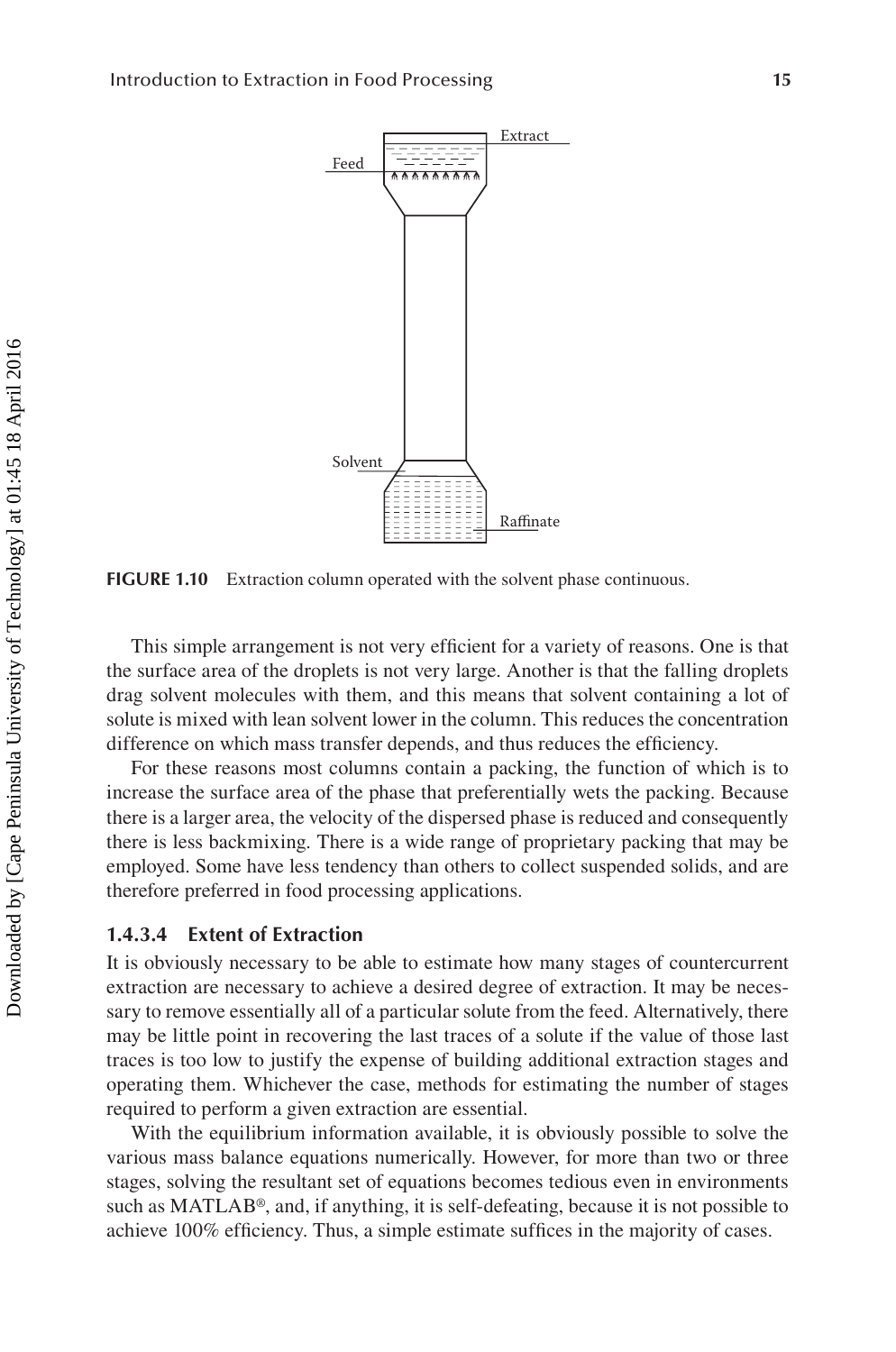

**FIGURE 1.11**  Graphical estimation of number of countercurrent stages.

For this reason graphical methods still find use. Figure 1.11 gives an example.

The feed concentration *F* and the solvent composition *S* should be known. Then assume a raffinate concentration *R* and an extract composition  $E_1$ . The extent of extraction obviously follows from  $1 - (R/F)$ . Construct *SR* and  $E_1F$  and extend until they meet at *P*, the "operating point," because

$$
F + S = E_1 + R, F - E_1 = R - S = P \tag{1.6}
$$

Then there is a tie line from  $E_1$  to  $R_1$ , the raffinate concentration in equilibrium with  $E_1$ . A mass balance over the first and second stages gives

$$
F + E_2 = E_1 + R, F - E_1 = R - E_2 = P \tag{1.7}
$$

Therefore, a construction from *P* through  $R_1$  will give  $E_2$ , which in turn will give a tie line to  $R_2$ , and a construction from *P* through  $R_2$  will give  $E_3$ . Continuing in this way, eventually the graphical  $R<sub>n</sub>$  will be at or below  $R$ . In the example given in Figure 1.10,  $R_6 \approx R$ ; thus, six stages are needed to reduce the concentration of the solute from *F* to *R*. The ratio of solvent to feed is given as was the case in Equation 1.4 by the position of *M*.

There is a special case when there is no mutual solubility between the extract and the raffinate. In this case, the equilibrium shown in Figure 1.5 is much simplified and can be shown on rectilinear coordinates with, typically, the raffinate concentration of the solute on the ordinate and the extract concentration of the solute on the abscissa. This is illustrated in Figure 1.12.

As before, the feed concentration *F* and the solvent composition *S* should be known, and a raffinate concentration *R* and an extract composition  $E_1$  is assumed. Then, with reference to Figure 1.12, the equilibrium between the two phases is given by the curve shown. Construct an operating line *AB* where point *A* has the coordinates  $[F, E_1]$  and point *B* the coordinates  $[R, S]$ . Mass balance considerations show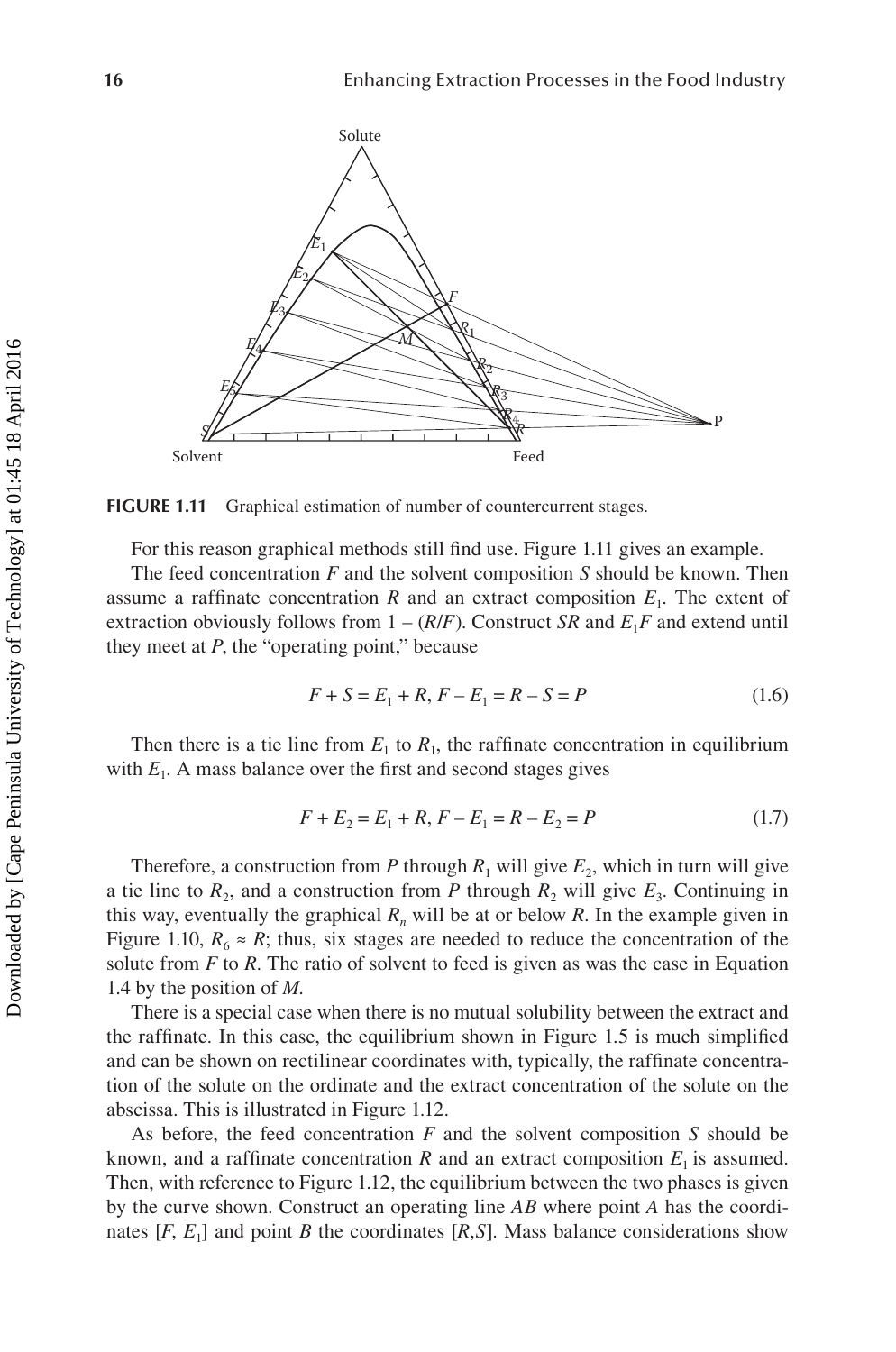

**FIGURE 1.12**  Graphical estimation of number of countercurrent stages where extract and raffinate are mutually insoluble (McCabe–Thiele diagram).

that the slope of this line is the same as the phase ratio (i.e., the ratio of volumetric flow of extract to the volumetric flow of raffinate). This is readily shown from mass balance considerations and, of course, only holds true provided the raffinate and extract are mutually insoluble.

Then if equilibrium is attained in each stage, the feed at concentration *F* will be in equilibrium with the final extract at a concentration  $E_1$ ; thus, the raffinate concentration will fall from *F* to  $R_1$ . In the next stage  $R_1$  will be extracted to equilibrium with  $E_2$ , and the raffinate concentration will fall further to  $R_2$ . Continuing in steps in this way, there will come a point where the raffinate concentration is below the desired final concentration *R*. In the example given in Figure 1.12, four stages suffice to reduce the concentration to the desired level. The graphical representation of countercurrent extraction in this manner is known as the McCabe–Thiele diagram after the chemical engineers who originally derived it.

Note that if the flow of feed is reduced—that is, the phase ratio is increased—then the slope of the operating line will be increased. It is not possible to reduce the feed flow indefinitely—at some point the operating line will cross the equilibrium line, and point *A* will lie above the equilibrium. It is no longer possible to construct the diagram, and  $E_1$  must be reduced until point  $A$  is again below the equilibrium line at the new phase ratio.

# **1.5 TREATMENT OF THE EXTRACT AND RAFFINATE**

#### **1.5.1 Extract**

The extract will need to be treated to recover both the solvent and the solute. A range of separation technologies is available for this purpose. If the solute is not thermally labile, then separation may be effected by distillation, with recovery of the solvent in a condenser. Vacuum distillation can often be employed if the solute is thermally labile, although this may give rise to considerable cost because of the need to run the condenser at low temperatures to recover the solvent. It may also be possible to recover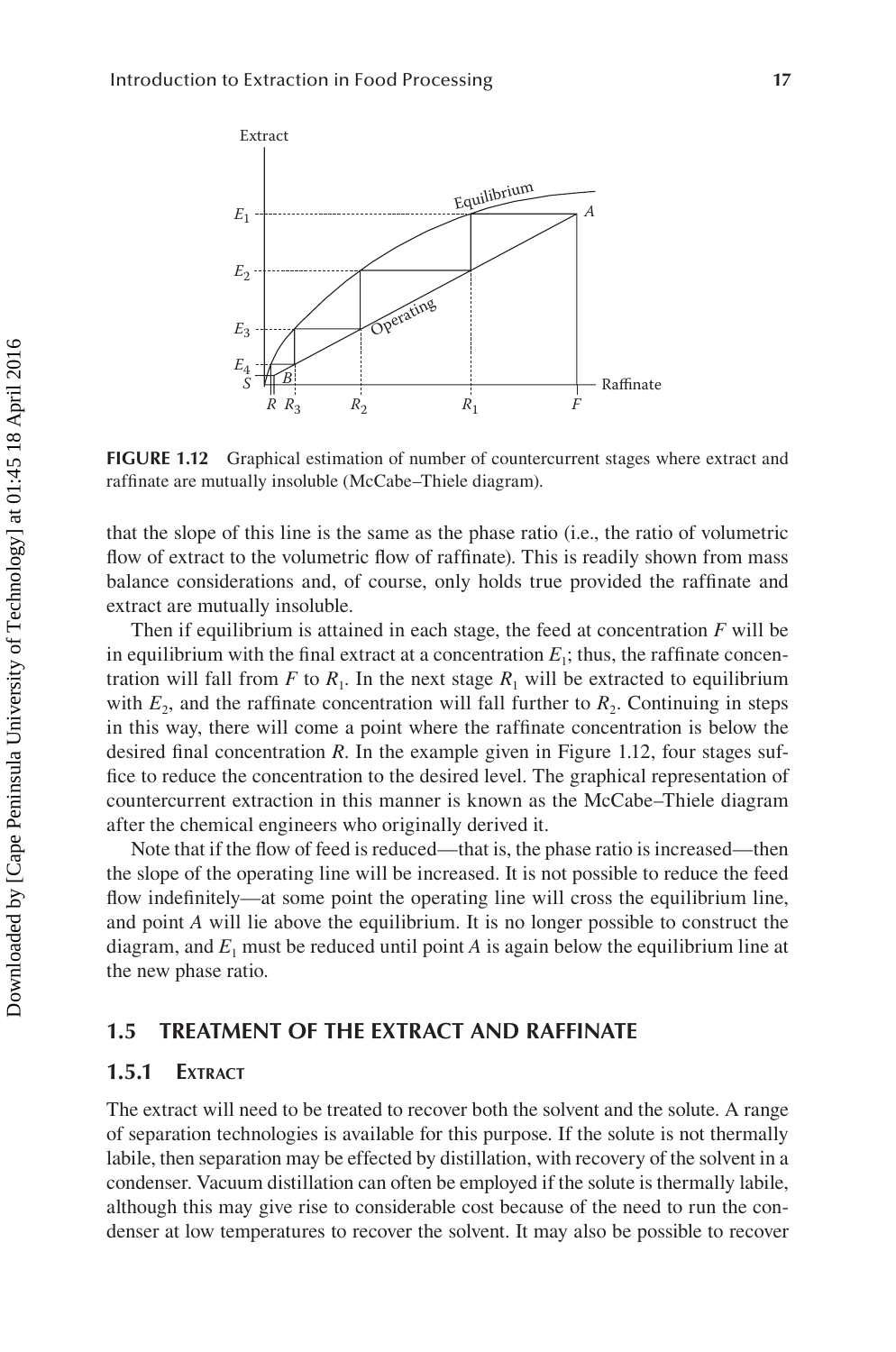the solute by reducing the temperature of the extract and thus crystallizing the solute and settling, filtering, or centrifuging to remove the solvent from the solute crystals.

Chemical methods may also be employed. For instance, soy protein is extracted by alkaline water at approximately pH 9. Acidifying the water to about pH 4 precipitates the protein as a curd, which is centrifuged to remove the remaining water.

The solute can also be back-extracted from the extract. For instance, quinine is extracted from the bark of the cinchona tree into warm mineral oil and the solute is stripped from the extract using sulfuric acid–acidified water. The acidic water containing the quinine solute is filtered to remove insoluble material, and the quinine is recovered by adding alkali when the sulfate salt precipitates.

Similar principles can be applied to many extracts. The methods to be employed in any particular case will require testing before application, but in the majority of cases a simple and cost-effective method can be found for recovering solute and solvent separately. It is noteworthy that complete removal of the solute from the extract is not essential. The solvent may contain some of the solute and still be recycled to extract more material.

## **1.5.2 Raffinate**

The principal task in raffinate treatment is usually the complete removal of the last traces of solvent. In food processing, the raffinate often contains significant quantities of solids, which adds complications. However, considerable separation may be possible by agitating the pulp with water, when the solvent will coalesce above the aqueous layer and can be removed that way. Oily solvents can be removed by washing with a much lighter, volatile hydrocarbon such as hexane, from which the residual solvent can be recovered by distillation, while any hexane left in the raffinate is removed by heating.

A wider range of separation processes is available if the raffinate is liquid and contains minimal solids. In that case residual solvent may be removed by adsorption on activated carbon or even clay. Centrifuging will take advantage of the density difference to remove droplets that are too fine to settle under gravity. In some cases, fine air bubbles have been used to scavenge traces of solvent. The surface of the bubbles is hydrophobic, which therefore attracts the solvent, and can be removed from the surface as a scum.

# **1.6 NEW TECHNOLOGIES**

#### **1.6.1 General**

Increasing energy costs and the global imperative to reduce the carbon footprint has sparked the development of a number of new separation techniques for the chemical, pharmaceutical, and food industries (Bousbia et al. 2009a). Currently, many extraction processes in the food industry involve the use of organic solvents. However, these solvents not only present as atmospheric pollutants but also remain in the raffinate, as well as in the extracts, detracting from their purity (Reverchon 2003; Temelli 2009). While water, not organic solvents, is most often used in the extraction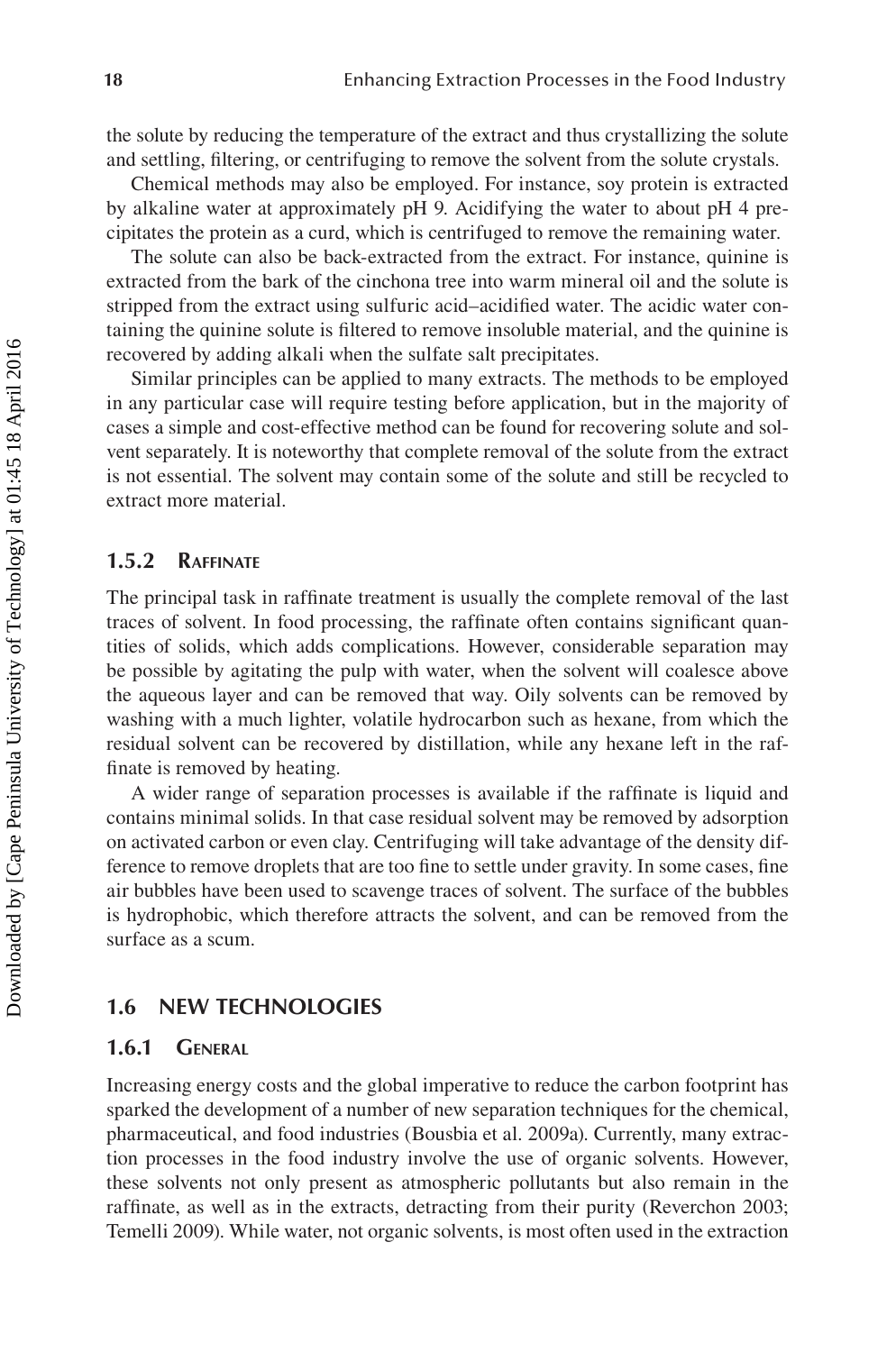of essential oils (Berka-Zougali et al. 2010), water is also becoming a scarce commodity, sufficient to engender an interest in processes that conserve this precious solvent. Hence, to satisfy the growing demand for product purity, nonpolluting and energy-efficient processes, with the added advantage of using less solvent, alternative processes to the aforementioned solvent extraction methods are being sought (Reverchon 2003; Bousbia et al. 2009a). At present, supercritical fluid extraction (SFE) is the most extensively used alternative to solvent extraction with many commercially produced SFE compounds already available (Reverchon 2003; Brunner 2005; Bousbia et al. 2009a). More recent extraction techniques developed in the quest to create commercially viable, efficient, energy-saving, safe, compact, and sustainable extraction processes include extraction assisted by pulsed electric field (Loginova et al. 2011), solvent-free microwave extraction (SFME) (Bayramoglu et al. 2008), instant controlled pressure drop technology (DIC; from the French, *Détente Instantanée Contrôlée*) (Berka-Zougali et al. 2010), microwave hydrodiffusion and gravity (MHG) (Bousbia et al. 2009a), ultrasound assisted extraction, subcritical water extraction (Bousbia et al. 2009a), high pressure–assisted extraction (Jun 2009), aqueous two-phase extraction (Chethana et al. 2007), and enzyme-assisted aqueous extraction (Niranjan and Hanmoungjai 2004). Some examples and features of these processes will be discussed in the following sections.

#### **1.6.1.1 Supercritical Fluid Extraction**

Owing to its low cost and ready availability at high purity, the mostly commonly used supercritical fluid solvent in food applications is carbon dioxide  $(CO<sub>2</sub>)$ .  $CO<sub>2</sub>$  is not flammable, with a moderate critical temperature (31°C) and pressure (7.4 MPa), ensuring its safety in handling, while its easy removal from the extract to sound physiological levels brokered its "generally regarded as safe" status—that is, it can be used in food processing without declaration. Moreover, when recycled during the process—for example, after recovery by reducing the pressure during caffeine extraction as mentioned in an earlier section—it does not contribute to the carbon footprint. Some examples of everyday products where  $SC\text{-}CO<sub>2</sub>$  extraction is used are decaffeinated coffee and tea, flavor-enhanced orange juice, dealcoholized wine and beer, defatted meat and French fries, beer brewed with  $CO<sub>2</sub>$  hop extracts, rice parboiled using  $CO_2$ , spice extracts, and vitamin E– and β-carotene–enriched natural products (Davarnejad et al. 2008; Sahena et al. 2009; Temelli 2009; Herrero et al. 2010). Until recently, SFE was considered too costly for producing low-value, high-volume commodity oils, and only viable if applied to high-value, low-volume specialty oils (Brunner 2005). However, increasingly stringent environmental regulations, particularly regarding the use of hexane, has led to significant progress in optimization of design and operation of large-scale supercritical oil extraction plants, such that their cost structure is now comparable with that of conventional plants (Pronyk and Mazza 2009; Temelli 2009). However, to realize the full potential of SFE in terms of oil extraction, it should be extended to include oil refining, as well as further extraction of valuable biomass components (e.g., proteins and carbohydrates). Hence,  $SC\text{-}CO<sub>2</sub>$  extraction, combined with subcritical and supercritical water extraction, may result in biorefineries that are "green" in the true sense of the word (Temelli 2009).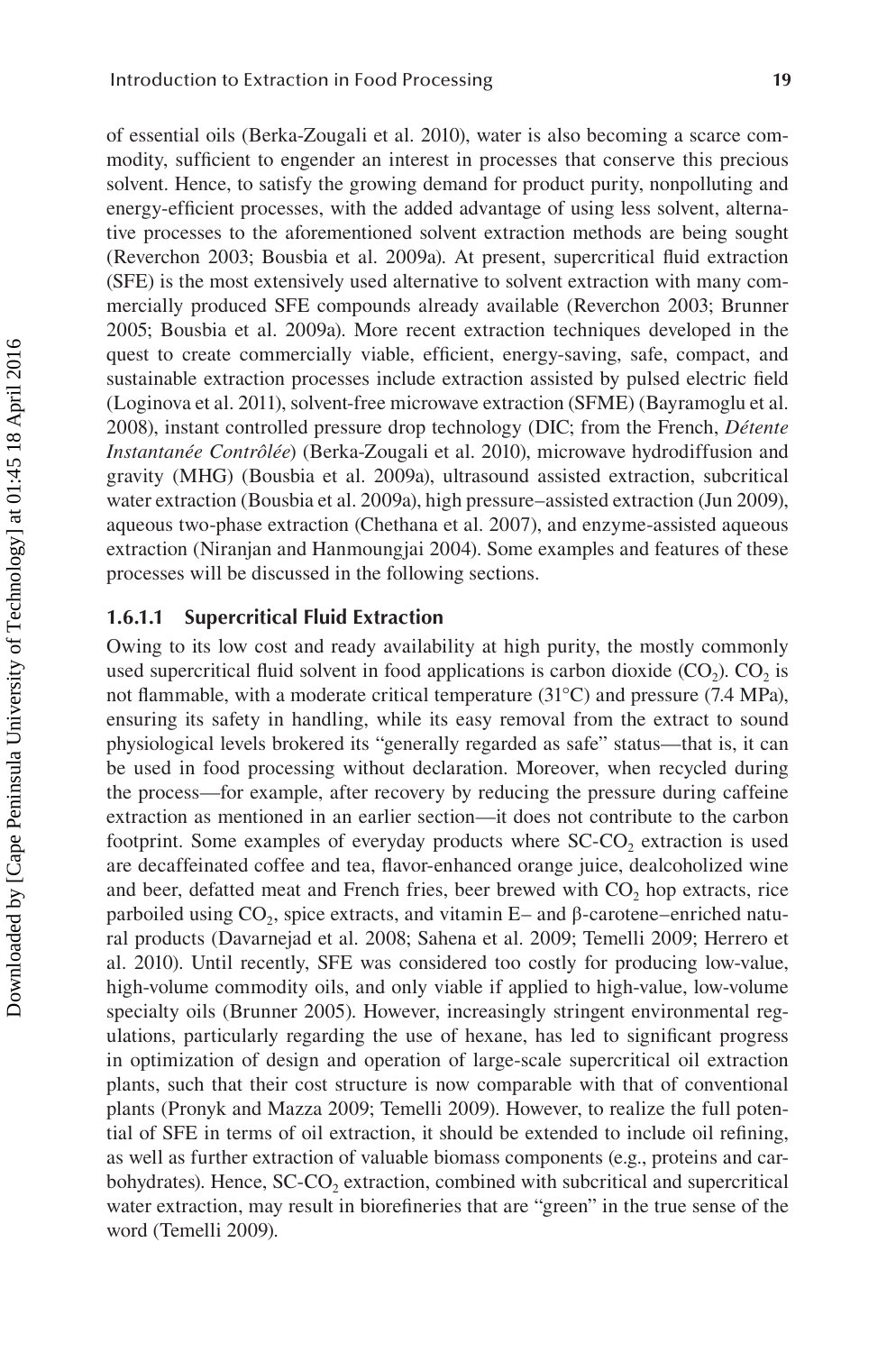## **1.6.1.2 Pulsed Electric Field-Assisted Extraction**

Pulsed electric field (PEF)-assisted extraction has been shown to enhance solid– liquid extraction processes in the food industry. PEF had been successfully employed to extract anthocyanins and phenolics in red wine must (Puértolas et al. 2010); sucrose, proteins, and inulin from chicory (Loginova et al. 2010); betanine from beetroot (López et al. 2009), sugar beet, apple, and carrot juice; and maize germ and olive oils (Toepfl et al. 2006). The high extract yield, lower operating temperatures (preventing thermal degradation), high product quality and purity, high process efficiency, shorter extraction times, and lower energy cost of PEF extraction methods are key advantages of this technique, heralding its potential for energy-efficient and environmentally friendly food processing.

## **1.6.1.3 Microwave-Assisted Extraction**

Essential oils, the single most widely extracted commodity, are extracted from herbs and spices and other botanicals for flavors, fragrances, and antimicrobial applications (Anon 2004; Bakkali et al. 2008; Shrinivas 2008). Conventional extraction techniques, namely steam distillation, hydrodistillation, and extraction with lipophilic solvents, have been successfully replaced by  $SCCO<sub>2</sub>$  (Bakkali et al. 2008; Bayramoglu et al. 2008), with the attendant cost savings in terms of energy (lower process time and temperature), as well as superior product quality (Atti-Santos et al. 2005). The most recent developments in this field are the use of microwave-assisted hydrodistillation (MAHD) (Wang et al. 2010), SFME (Bayramoglu et al. 2008), DIC, and MHG. Compared with hydrodistillation, MAHD, SFME, and MHG not only produce superior quality essential oils but also result in higher yields and significant savings in process time (Luchessi et al. 2007; Bayramoglu et al. 2008; Bousbia et al. 2009a, 2009b; Wang et al. 2010); in addition, energy savings and lower water consumption are achieved (Bousbia et al. 2009a). The savings in energy and solvent is due to the absence of distillation or solvent extraction, those being the unit operations responsible for high energy and solvent consumption (Bousbia et al. 2009a). MHG, in particular, shows great promise for industrial-scale operations. With both energy consumption and carbon emission being 6% that of hydrodistillation, as well as its very short process time, nonrequirement for water or other solvent nor for postprocess waste water treatment, and higher-purity final product, this process ticks all the boxes for a green, effective alternative to conventional solvent extraction techniques (Bousbia et al. 2009a).

# **1.6.1.4 Ultrasound-Assisted Extraction**

Ultrasound-assisted extraction (UAE) is another emerging technology with industrial-scale processing equipment designs available. Applications to food processes include extraction of vanillin, almond oils, herbal extracts, soy protein (with enhanced removal of flatulence-causing soluble sugars), polyphenols, and caffeine from green tea. UAE also offers a process that reduces the dependence on solvents such as hexane, with improved economics and environmental benefits (mainly due to an increased yield of extracted components), increased extraction rate, reduced extraction time, and higher process throughput (Vilkhu et al. 2008; Jadhav et al. 2009; Karki et al. 2010). A more recent modification of UAE, namely ultrasound-assisted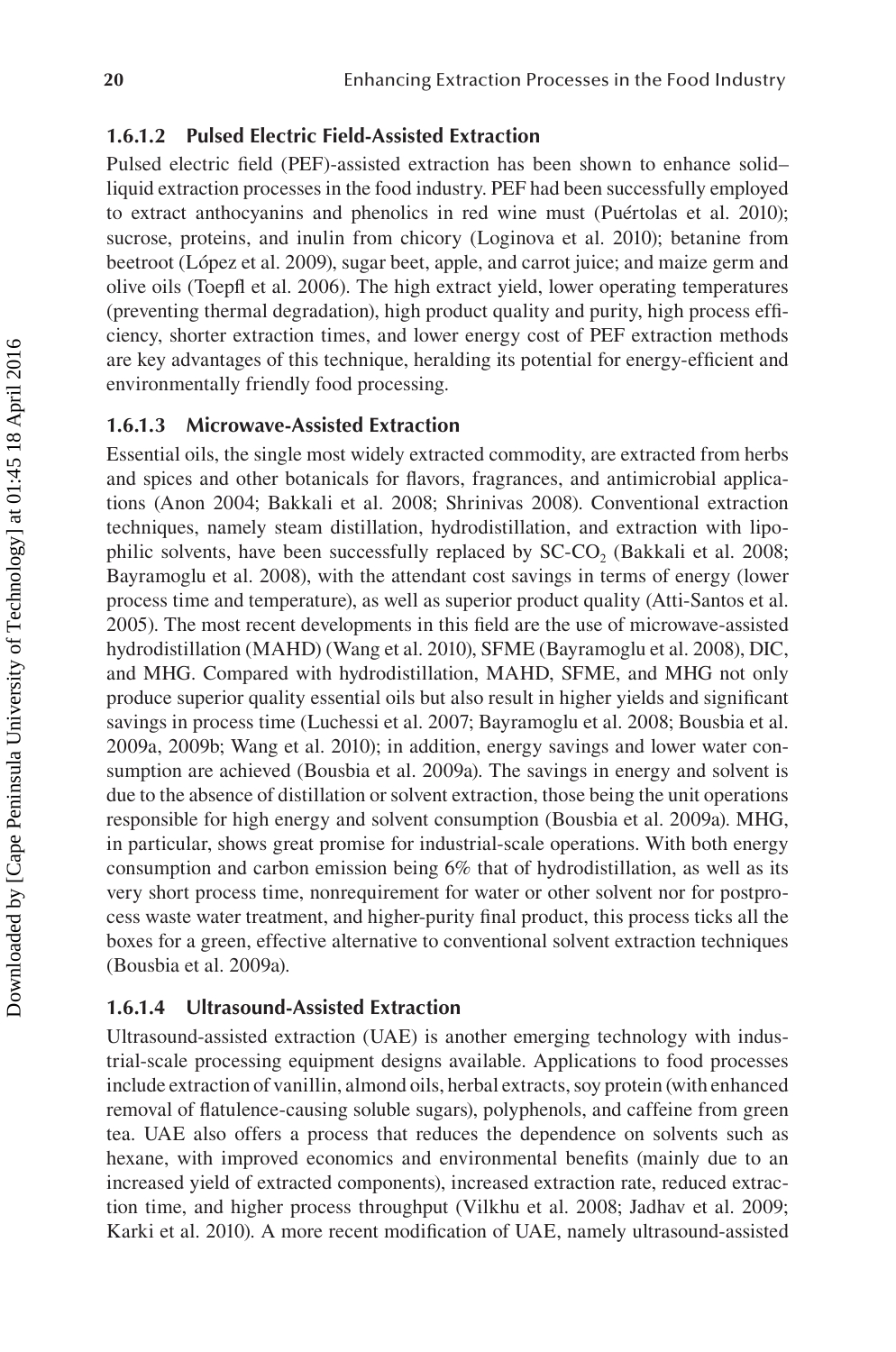dynamic extraction, was used to extract chickpea oil. This process entails circulation of the solvent while the sample and solvent are subjected to ultrasound, and results in further reductions in solvent consumption and extraction time and, therefore, environmental impact (Lou et al. 2010).

#### **1.6.1.5 Subcritical Water Extraction**

Subcritical water, also known as pressurized low-polarity water, or pressurized hot water extraction (PHWE) (Chapter 8), utilizes hot water (100–374°C) under pressure (1000–6000 kPa) to replace organic solvents (Herrero et al. 2006). PHWE delivers higher extraction yields from solid samples than conventional solvents. This technique was used effectively to extract peppermint oil, carotenoids from microalgae, carnosic acid and aroma compounds from rosemary, quercetin from onion skins, and rice bran oil through simultaneous lipase inactivation, to name a few. Compared with conventional extraction methods (i.e., solid–liquid extraction, hydrodistillation, and organic solvents), PHWE offers several advantages, namely shorter extraction times, higher-quality extracts, a less costly extracting solvent, and an environmentally friendly process (Herrero et al. 2006; Pourali et al. 2009; Pronyk and Mazza 2009; Ko et al. 2011).

## **1.6.1.6 High Pressure–Assisted Extraction**

High pressure–assisted extraction has also gained ground as an environmentally friendly alternative to solvent extraction. Advantages include shorter extraction times, higher yields, extract purity, and lower energy consumption (Jun 2009). A variation on this, known as DIC, uses high-pressure steam to extract essential oils, followed by rapid transfer and cooling to a vacuum chamber. The rapid condensation in the vacuum tank produces a microemulsion of water and essential oils (Berka-Zougali et al. 2010). Further information on this process is given in Chapter 9.

## **1.6.1.7 Aqueous Two-Phase Extraction**

Aqueous two-phase extraction was successfully employed for purification and concentration of betalains (a natural colorant from beetroot), resulting in a simpler and therefore more environmentally friendly process (Chethana et al. 2007).

#### **1.6.1.8 Enzyme-Assisted Aqueous Extraction**

This process has been applied to extract oils from various oil seeds and some fruits. The advantages of the method reside in the fact that processing occurs at relatively low temperatures and use water as a solvent, ensuring superior product quality and making the method safe and environmentally friendly. The presence of food-grade enzymes improves the oil yield (Niranjan and Hanmoungjai 2004).

#### **1.6.2 Impact of Refining**

Another aspect of vegetable oil processing is that the steps after solvent extraction, namely solvent recovery and refining, also have high-energy demands, consume large quantities of water and other chemical reagents, and produce significant quantities of effluent. The above concerns had been addressed by employing membrane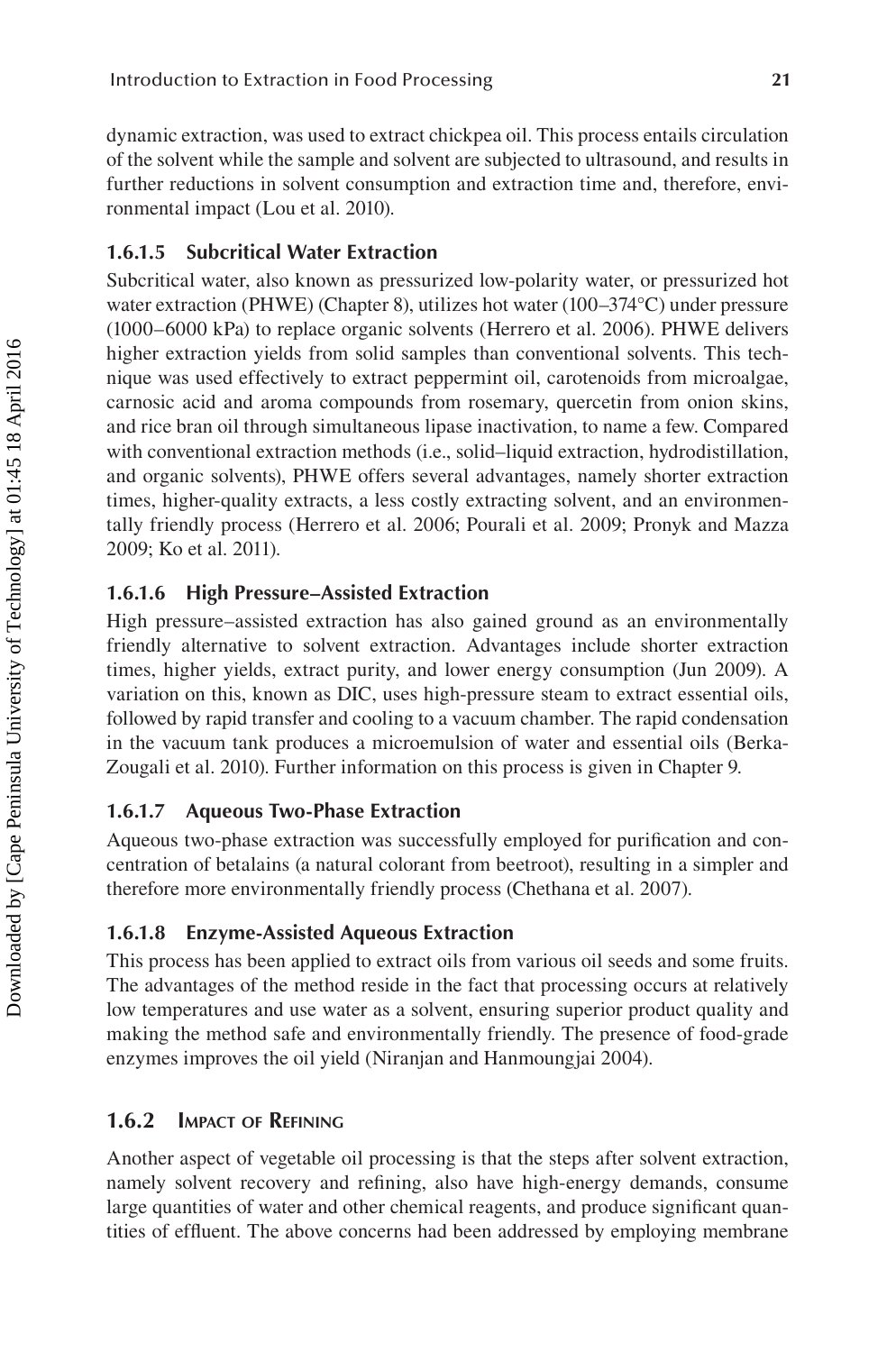technology, particularly ultrafiltration and nanofiltration. The technology has been applied successfully at the pilot scale for solvent recovery from soybean and cotton seed oil and shows great promise with regard to deacidification and degumming, obviating the use of sodium hydroxide. It had been estimated that using membrane technology for solvent recovery rather than heating could effect a savings of 2.1  $\times$ 10<sup>12</sup> kJ year<sup>-1</sup> in the United States alone, while having considerably less noxious effect on the environment (Coutinho et al. 2009).

## **1.6.3 Combined Methods and Sample Extraction**

As will be seen in later chapters, combinations of the above processes have also been researched (Chapter 6), while many of the techniques are also used as alternatives to solvent extraction as applied to food analytical techniques—for example, microwave-assisted extraction (Chapter 3).

# **1.7 CONCLUSION**

In this short introduction, it had not been possible to do more than outline some of the principles underlying solvent extraction technology. However, the reader should now be equipped to appreciate the many advances reported in the remaining chapters of this book. We need advances, because extraction can make a significant contribution to the safe and environmentally friendly processing of food. Extraction has not realized its full potential partly because of the difficulty of ensuring efficient transfer of the solutes from the food to the solvent, and perhaps also because the equipment available to deploy the developing technologies has not yet reached the market.

#### **ACKNOWLEDGMENTS**

The authors are grateful to their respective departments at the Cape Peninsula University of Technology for permitting them time to prepare thisintroductory chapter.

# **REFERENCES**

- Anonymous. 2004. Aroma chemicals derived from essential oils. [http://www.nedlac.org.za/](http://www.nedlac.org.za) [media/5906/essential.pdf](http://www.nedlac.org.za) (accessed November 2010).
- AspenTech. 2010. [http://www.aspentech.com/products/aspen-properties.cfm](http://www.aspentech.com) (accessed October 2010).
- Atti-Santos, A.M., Rossato, M., Serafini, L.A., Cassel, E., Moyna, P. 2005. Extraction of essential oils from lime (*Citrus latifolia* Tanaka) by hydro-distillation and supercritical carbon dioxide. *Braz Arch Biol Technol* 48: 155–160.
- Bakkali, F., Averbeck, S., Averbeck, D., Idaomar, M. 2008. Biological effects of essential oils—A review. *Food Chem Toxicol* 46: 446–475.
- Bayramoglu, B., Sahin, S., Sumnu, G. 2008. Solvent-free microwave extraction of essential oils from oregano. *J Food Eng* 88: 535–540.
- Berka-Zougali, B., Hassani, A., Besombes, C., Allaf, K. 2010. Extraction of essential oils from Algerian myrtle leaves using instant pressure drop technology. *J Chromatogr A* 1217: 6134–6142.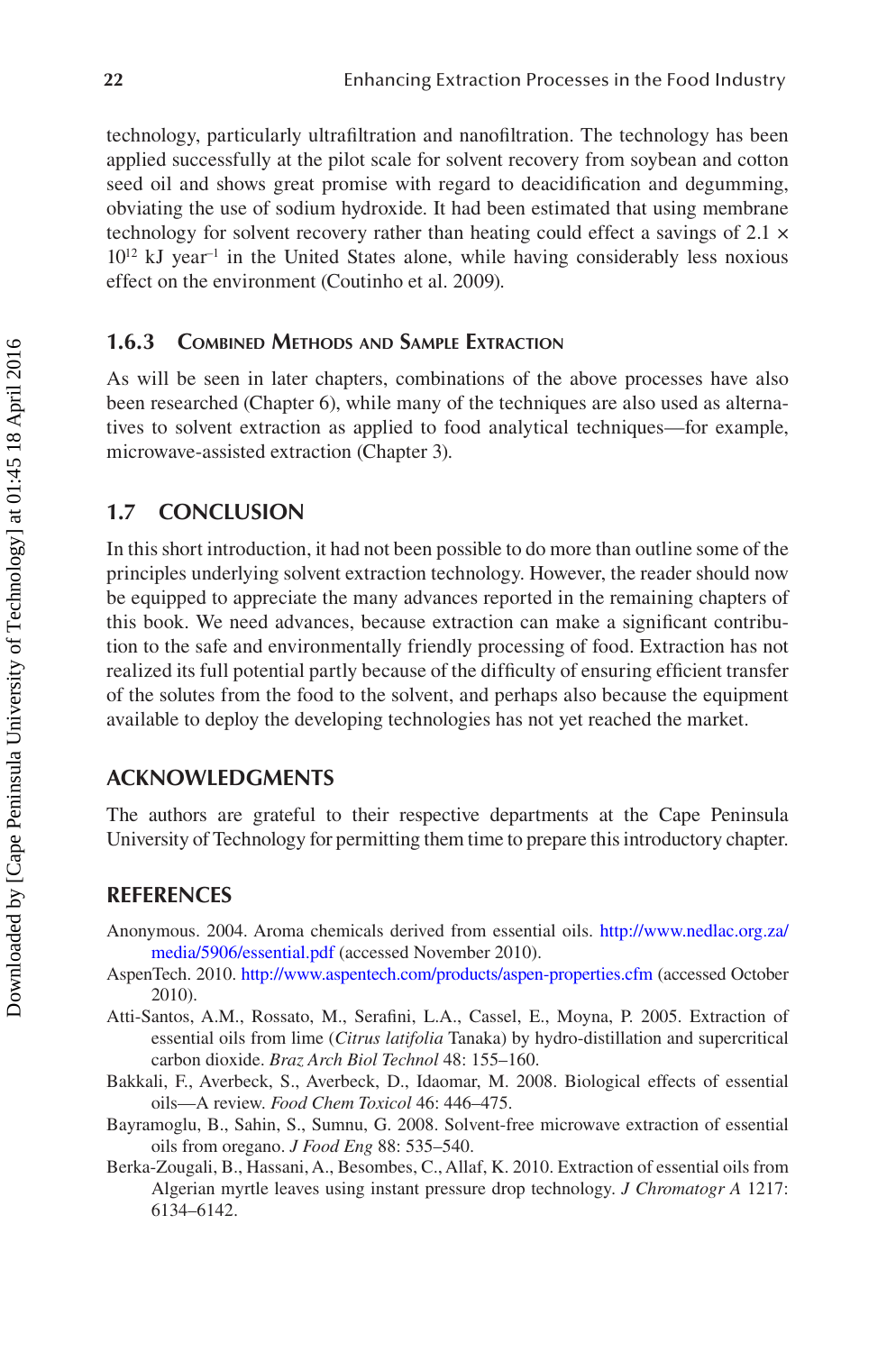- Bousbia, N., Vian, M.A., Ferhat, M.A., Meklati, B.Y., Chemat, F. 2009a. A new process for extraction of essential oil from citrus peels: Microwave hydrodiffusion and gravity. *J Food Eng* 90: 409–413.
- Bousbia, N., Vian, M.A., Ferhat, M.A., Petitcolas, E., Meklati, B.Y., Chemat, F. 2009b. Comparison of two isolation methods for essential oil from rosemary leaves: Hydrodistillation and microwave hydrodiffusion and gravity. *Food Chem* 114: 355–362.
- Brunner, G. 2005. Supercritical fluids: Technology and application to food processing. *J Food Eng* 67: 21–33.
- Campbell-Platt, G. (Ed.). 2009. *Food Science and Technology*. Oxford: Blackwell-Wiley. ISBN: 978-0-632-06421-2.
- Chethana, S., Nayak, C.A., Raghavarao, K.S.M.S. 2007. Aqueous two phase extraction for purification and concentration of betalains. *J Food Eng* 81: 679–687.
- Coutinho, C.M., Chiu, M.C., Basso, R.C., Ribeiro, A.P.B., Gonçalves, L.A.G., Viotto, L.A. 2009. State of the art application of membrane technology to vegetable oils: A review. *Food Res Int* 42: 536–550.
- Davarnejad, R., Kassim, A.Z., Sata, S.A. 2008. Supercritical fluid extraction of β-carotene from crude palm oil using CO<sub>2</sub>. *J Food Eng* 89: 472–478.
- de Klerk, A. 2008. Fischer-Tropsch Refining. PhD dissertation. South Africa: Department of Chemical Engineering, University of Pretoria.
- Herrero, M., Cifuentes, A., Ibáñez, E. 2006. Sub- and supercritical fluid extraction of functional ingredients from different sources: Plants, food by-products, algae and microalgae. A review. *Food Chem* 98: 136–148.
- Herrero, M., Mendiola, J.A., Cifuentes, A., Ibáñez, E. 2010. Supercritical fluid extraction: Recent advances and applications. *J Chromatogr A* 1217: 2495–2511.
- Jadhav, D., Rekha, B.N., Gogate, P.R., Rathod, V.K. 2009. Extraction of vanillin from vanilla pods: A comparison study of conventional Soxhlet and ultrasound assisted extraction. *J Food Eng* 93: 421–426.
- Jun, X. 2009. Caffeine extraction from green tea leaves assisted by high pressure processing. *J Food Eng* 94: 105–109.
- Karki, B., Lamsal, B.P., Jung S., van Leeuwen, J., Pometto, A.L., Grewell, D., Khanal, S.K. 2010. Enhancing protein and sugar release from defatted soy flakes using ultrasound technology. *J Food Eng* 96: 270–278.
- Ko, M., Cheigh, C., Cho, S., Chung, M. 2011. Subcritical water extraction of flavonol quercetin from onion skin. *J Food Eng* 102: 327–333.
- Kopcak, U., Mohamed, R.S. 2005. Caffeine solubility in supercritical carbon dioxide/co-solvent mixtures*. J Supercrit Fluids* 34: 209–214.
- Kumhom, T., Douglas, P.L., Douglas, S., Pongamphai, S., Teppaitoon, W. 2010. Prediction of solubilities of solid biomolecules in modified supercritical fluids using group contribution methods and equations of state. *Ind Eng Chem Res* 49: 2433–2441.
- Lo, T.C., Baird, M.H., Hanson, C. (Eds.). 1983. *Handbook of Solvent Extraction*. New York: Wiley & Sons. ISBN: 0-471-04164-5.
- Loginova, K.V., Shynkaryk, M.V., Lebovka, N.I., Vorobiev E. 2010. Acceleration of soluble matter extraction from chicory with pulsed electric fields. *J Food Eng* 96: 374–379.
- Loginova, K.V.,Vorobiev, E., Bals, O., Lebovka, N.I. 2011. Pilot study of countercurrent cold and mil heat extraction of sugar from sugar beets, assisted by pulsed electric fields. *J Food Eng* 102: 340–347.
- López, N., Puértolas, E., Condón, S., Raso, J., Álvarez, I. 2009. Enhancement of the extraction of betanine from red beetroot by pulsed electric fields. *J Food Eng* 90: 60–66.
- Lou, Z., Wang, H., Zhang, M., Wang, Z. 2010. Improved extraction of oil from chickpea under ultrasound in a dynamic system. *J Food Eng* 98: 13–18.